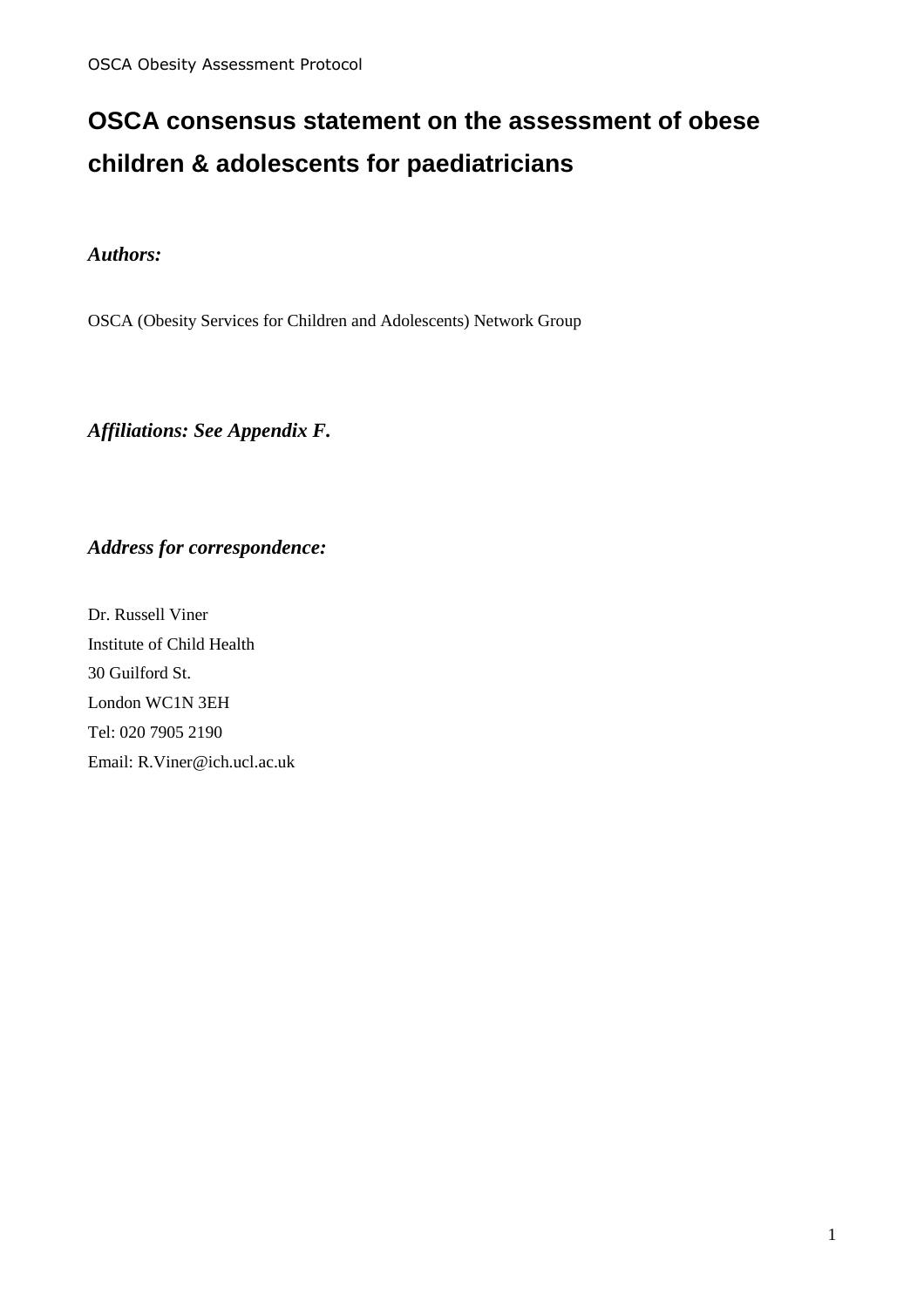### **Summary**

This expert opinion and review paper provides detailed guidance on assessing obesity in secondary paediatric practice in the UK. This guidance builds on existing recommendations from NICE, and is evidence-based where possible. Guidance is provided on which obese children and young people are appropriate to be seen in secondary care and necessary history and investigations, and guidance on when further investigation of causes and obesity-related co-morbidity is appropriate.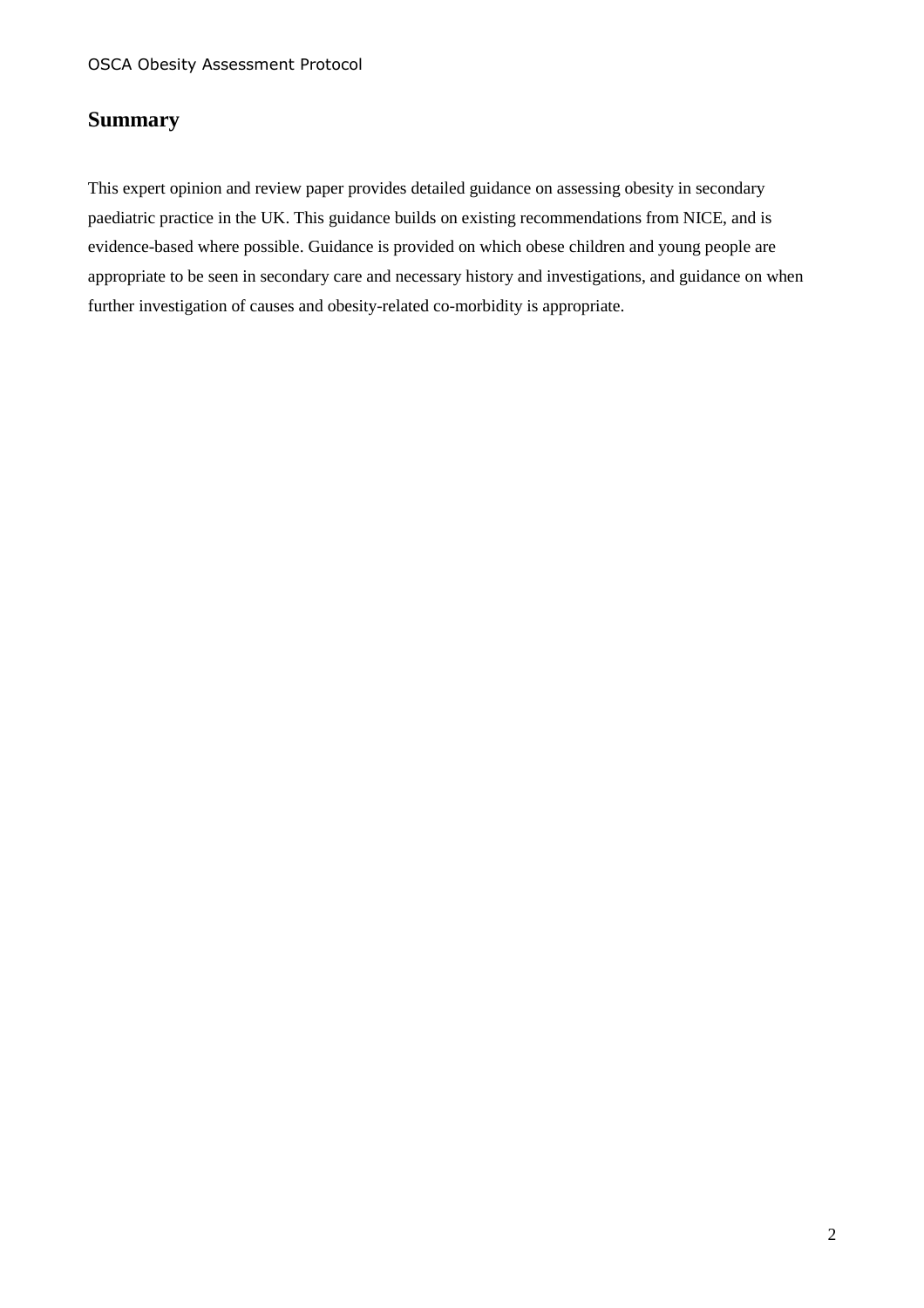#### **Background**

Obese children and adolescents now form an increasing burden on children's health services, and paediatricians are increasingly called upon to assess and manage obesity children and adolescents. Yet there is little authoritative guidance to help with this task.

NICE recently (2006) systematically reviewed the literature and published high-level guidance on the management of obesity in children and young people.<sup>1</sup> However assessment and management of childhood obesity and its co-morbidities in secondary care was not covered in this guidance, largely because of a lack of quality evidence.

This current document builds on the NICE recommendations to provide detailed guidance on assessing obesity in secondary paediatric practice in the UK. This is not a systematic review of the evidence, as that task has already been undertaken by NICE. This is an expert review, building upon other available guidance, such as that of the American Academy of Pediatrics. $2$ 

The aim of this guidance is to provide paediatricians with an evidence-based algorithm to undertake the following tasks:

- (a) identify which of the many overweight children require assessment
- (b) identify causes of obesity where they are known
- (c) recognise significant co-morbidities
- (d) establish which treatments are appropriate for each obese child or adolescent

This guidance was authored by the Obesity Services for Children and Adolescents (OSCA) network, a network of paediatricians with special interest in the management of childhood obesity, linked to the Royal College of Paediatrics and Child Health (RCPCH) and to the Association for the Study of Obesity (ASO). OSCA was formed in 2005 and consists of general and community paediatricians, paediatric endocrinologists and gastroenterologist. The methods used to generate the guidance were solely those of expert review. We follow the NICE guidance in suggesting that the  $98<sup>th</sup>$  BMI centile is an appropriate one around which to base assessment and management strategies.

This guidance on assessment is for use in secondary and tertiary care. While it may have some relevance for primary care, the management of childhood obesity in primary care should be guided by the NICE 2006 recommendations and the existing RCGP-RCPCHguidance for the management of obesity in primary care.<sup>3</sup>

We first discuss which children are appropriate for referral from primary to secondary care, then provide a schema for examination and investigation in secondary care, and then discuss issues of diagnosis. An accompanying document discusses the management of child and adolescent obesity in secondary care.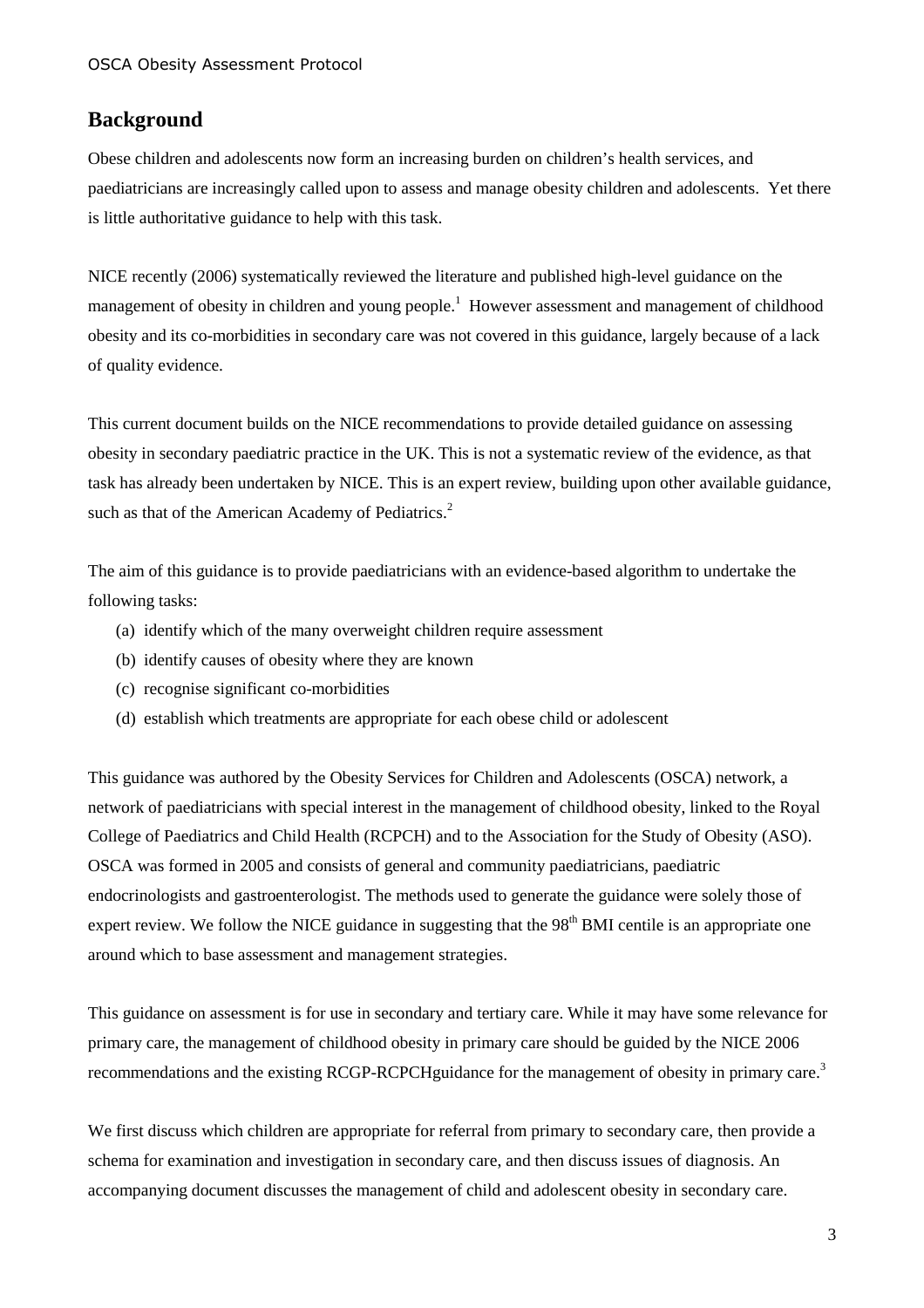### **1. Who is appropriate to be seen by a Paediatrician**

NICE guidance recommends that professionals "consider referral to a specialist if the child has significant comorbidity or complex needs…". We recommend that the following children are appropriate to be seen in secondary care, and are thus appropriate to be referred from primary care.

### A. Children with BMI  $\geq$ 98<sup>th</sup> centile who fulfil the following criteria:

i. the child or family are seeking help/treatment

ii. the child has one or more of the following risk factors for either possible underlying pathology or future morbidity:

| Risk factor                          | Detail                                                                            |  |
|--------------------------------------|-----------------------------------------------------------------------------------|--|
| A. Possible underlying pathology     |                                                                                   |  |
| Relative short stature for degree of | Short for midparent/genetic centile.                                              |  |
| obesity                              | Obese children are generally tall for their genetic potential.                    |  |
|                                      |                                                                                   |  |
| Dysmorphic signs and/or significant  | Any dysmorphic signs and/or significant learning                                  |  |
| learning difficulties                | difficulties associated with obesity are a reason for referral.                   |  |
|                                      | For details of specific syndromes, see Appendix A.                                |  |
| <b>B.</b> Risk for co-morbidity      |                                                                                   |  |
| Evidence of medical co-morbidity     | Any of the following                                                              |  |
| associated with obesity              | 1. hypertension: systolic or diastolic BP $\geq$ 98 <sup>th</sup> centile for age |  |
|                                      | using an appropriate sized cuff. (see Appendix B).                                |  |
|                                      | 2. obstructive sleep apnoea (Appendix C for assessment and                        |  |
|                                      | common symptoms)                                                                  |  |
|                                      | 3. significant mobility or joint problems                                         |  |
|                                      | 4. abnormal glucose or insulin metabolism:                                        |  |
|                                      | i. impaired fasting glucose                                                       |  |
|                                      | ii. impaired glucose tolerance                                                    |  |
|                                      | iii. hyperinsulinaemia                                                            |  |
|                                      | (see Appendix D for definitions). Note that those with type 2                     |  |
|                                      | diabetes should be urgently referred to a specialist                              |  |
|                                      | paediatrician.                                                                    |  |
|                                      | 5. acanthosis nigricans                                                           |  |
|                                      | 6. dyslipidaemia                                                                  |  |
|                                      | i. low HDL                                                                        |  |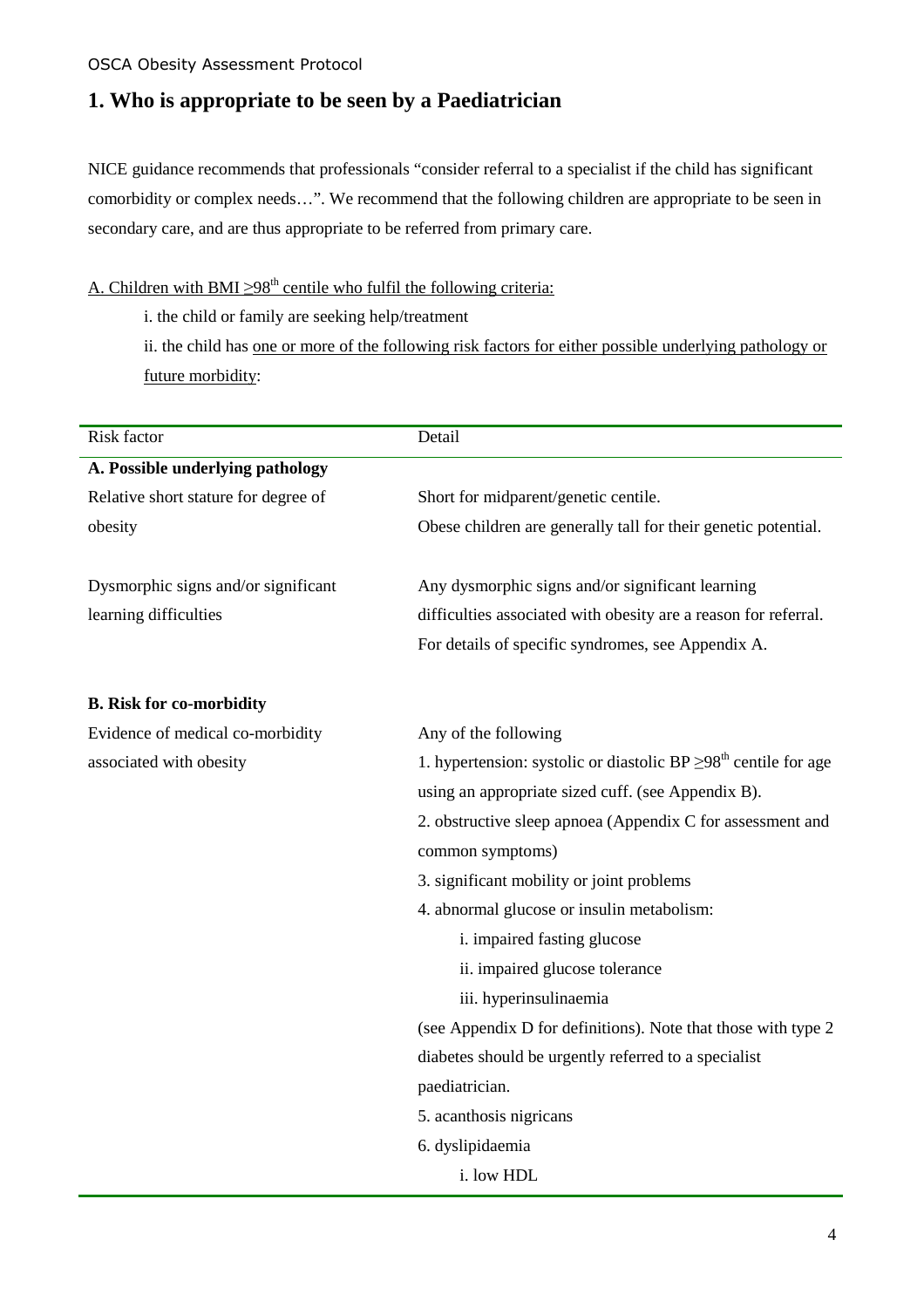|                                                        | ii. high triglycerides                                     |  |  |
|--------------------------------------------------------|------------------------------------------------------------|--|--|
|                                                        | iii. high cholesterol/HDL ratio                            |  |  |
|                                                        | (see Appendix D)                                           |  |  |
|                                                        | 7. $ALT \ge 70$ is suggestive of non-alcoholic fatty liver |  |  |
|                                                        | disease (NAFLD)                                            |  |  |
|                                                        | 8. features suggestive of polycystic ovarian syndrome      |  |  |
|                                                        | (oligomenorrhoea, hirsuitism, acne, precocious or delayed  |  |  |
|                                                        | menarche)                                                  |  |  |
| Evidence of psychological co-morbidity                 | Significant family/individual distress related to          |  |  |
| associated with obesity                                | obesity, e.g. depression, self-harm and suicidal           |  |  |
|                                                        | ideation.                                                  |  |  |
|                                                        | Concerns regarding an eating disorder<br>2.                |  |  |
|                                                        | child protection concerns<br>3.                            |  |  |
| Family history of type 2 diabetes or                   | The following family histories particularly confer risk    |  |  |
| premature cardiovascular disease in 1 <sup>st</sup> or | early onset type 2 diabetes <40 years of age               |  |  |
| $2nd$ degree relatives                                 | strong family history of cardiovascular disease before the |  |  |
|                                                        | 60s                                                        |  |  |

NB. Referrers should have a higher index of suspicion to investigate and refer children and young people from black or south Asian ethnicities, because of increased metabolic risk.

#### B. Any child with extreme obesity.

Those extremely obese should be referred regardless of additional risk-factors. There are no currently agreed definitions for extreme obesity. We suggest that any child with either BMI >3.5 standard deviations (SD) above mean (see Appendix E for details at different ages) should be regarded as having extreme obesity, as this is equivalent at age 18 years to the adult definition of morbid obesity (BMI  $\geq$ 40kg/m2).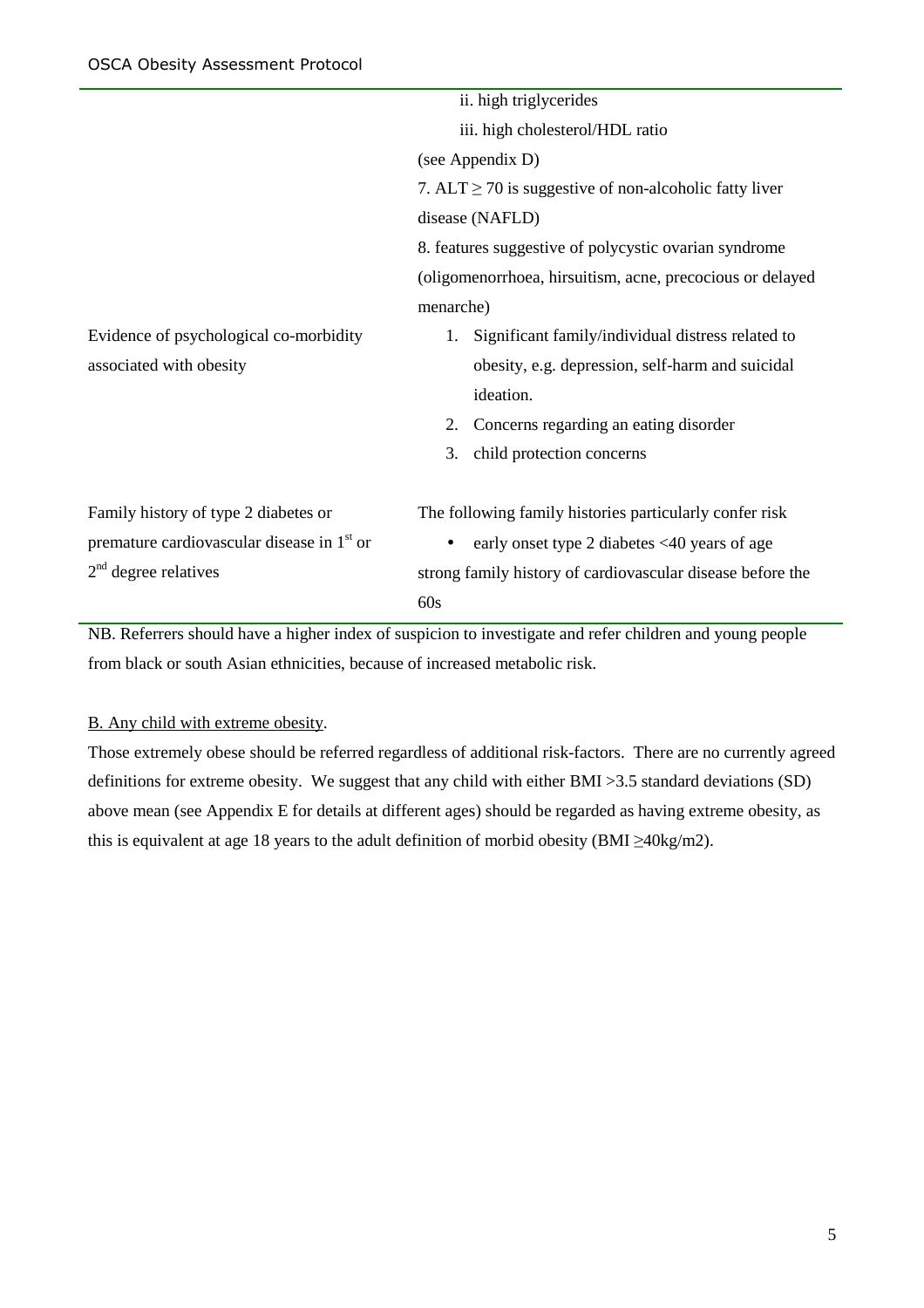## **2. Medical history and examination in secondary care**

An appropriate medical history and examination should be undertaken, with special reference to the following:

| <b>Feature</b>                                                                  | <b>Comments</b>                                                                                                                                                                                                                                                                                                                                                                                                                                                                                                                           |  |
|---------------------------------------------------------------------------------|-------------------------------------------------------------------------------------------------------------------------------------------------------------------------------------------------------------------------------------------------------------------------------------------------------------------------------------------------------------------------------------------------------------------------------------------------------------------------------------------------------------------------------------------|--|
| 1. Accurate height and weight and                                               | Plot BMI on appropriate centile charts or calculate z-                                                                                                                                                                                                                                                                                                                                                                                                                                                                                    |  |
| calculation of BMI.                                                             | score.                                                                                                                                                                                                                                                                                                                                                                                                                                                                                                                                    |  |
| 2. Waist circumference                                                          | It is unclear whether waist circumference is helpful in the<br>clinical situation. A waist circumference at assessment<br>may be useful for assessing risk of comorbidity associated<br>with central adiposity by comparison with published UK<br>centiles. <sup>4</sup> However the clinical utility of change in waist<br>over time is unclear due to very poor reproducibility in<br>clinical settings. <sup>5</sup> We do not recommend waist<br>circumference be used as a clinical marker of adiposity<br>change in obese children. |  |
| 3. Pattern of obesity: note whether                                             | Those with marked central adiposity may be at particular                                                                                                                                                                                                                                                                                                                                                                                                                                                                                  |  |
| generalised obesity, or whether adiposity<br>is primarily central or upper body | risk of adverse cardiovascular outcomes. Upper body fat,<br>e.g. buffalo hump and neck, may be suggestive of Cushing<br>syndrome.                                                                                                                                                                                                                                                                                                                                                                                                         |  |
| 4. Blood pressure                                                               | Note - use appropriately sized (large) cuff. Hypertension<br>is defined as $\geq$ 95 <sup>th</sup> centile on recent UK reference data -<br>see Appendix B.                                                                                                                                                                                                                                                                                                                                                                               |  |
| 5. Pubertal assessment and menstrual                                            |                                                                                                                                                                                                                                                                                                                                                                                                                                                                                                                                           |  |
| history                                                                         |                                                                                                                                                                                                                                                                                                                                                                                                                                                                                                                                           |  |
| 6. Acanthosis nigricans                                                         | The thickened velvety darkened skin of acanthosis<br>nigricans is indicative of, but not particularly sensitive for,<br>significant insulin resistance. It is usually seen first around<br>the neck and in the axillae, but in severe cases may occur<br>in all flexures.                                                                                                                                                                                                                                                                 |  |
| 7. Symptoms of obstructive sleep apnoea                                         | Two useful screening questions include the presence of:<br>Snoring<br>1.<br>2.<br>Difficulty in breathing during sleep<br>A more detailed assessment of sleep apnoea is given in                                                                                                                                                                                                                                                                                                                                                          |  |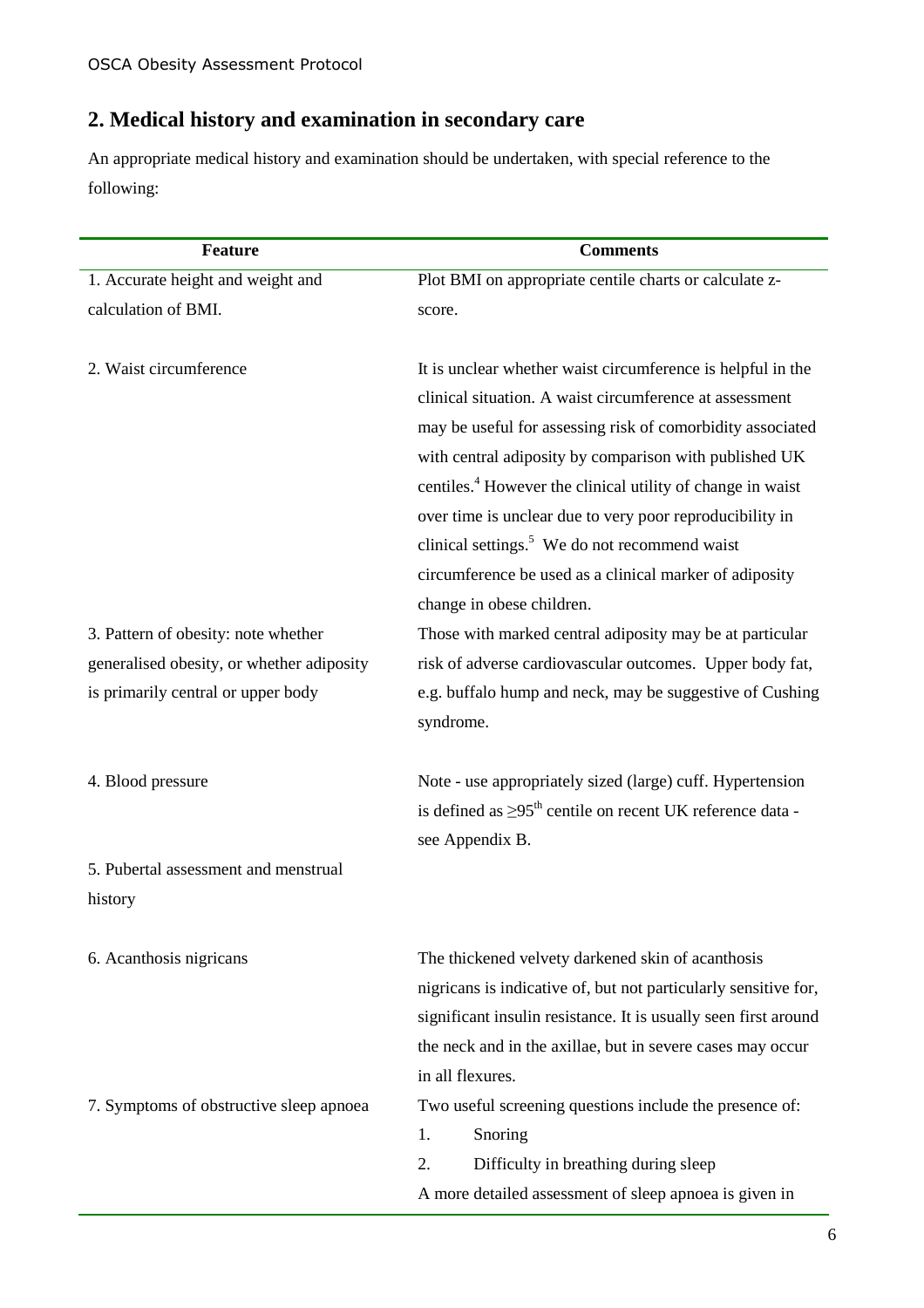|                                       | Section 3.2.                                                  |  |  |
|---------------------------------------|---------------------------------------------------------------|--|--|
| 7. Signs of endocrinopathy            | Hypothyroidism as a primary cause of obesity is rare,         |  |  |
|                                       | especially when stature is normal. Signs include:             |  |  |
|                                       | short stature or reduced growth velocity<br>$\bullet$         |  |  |
|                                       | goitre<br>٠                                                   |  |  |
|                                       | thickened yellow skin, skin & hair changes                    |  |  |
|                                       | psychomotor slowing, hung-up ankle jerks<br>٠                 |  |  |
|                                       | Steroid excess (e.g. Cushing syndrome) is a very rare         |  |  |
|                                       | cause of obesity. Signs include striae, hypertension, short   |  |  |
|                                       | stature, hirsutism and telangiectasia                         |  |  |
|                                       | Note that striae are almost universal in obesity and by       |  |  |
|                                       | themselves are not a sign of Cushings.                        |  |  |
| 8. Signs of genetic obesity syndromes | Particularly note early onset obesity, learning difficulties, |  |  |
|                                       | deafness, epilepsy, retinitis, dysmorphic features, neuro-    |  |  |
|                                       | endocrine abnormalities including hypogonadism and red        |  |  |
|                                       | hair outside the context of family history. See Appendix      |  |  |
|                                       | A.                                                            |  |  |
| 9. Concomitant drug use               | Drugs as glucocorticoids (oral or high dose inhaled) and      |  |  |
|                                       | atypical antipsychotic medications are strongly associated    |  |  |
|                                       | with obesity and insulin resistance.                          |  |  |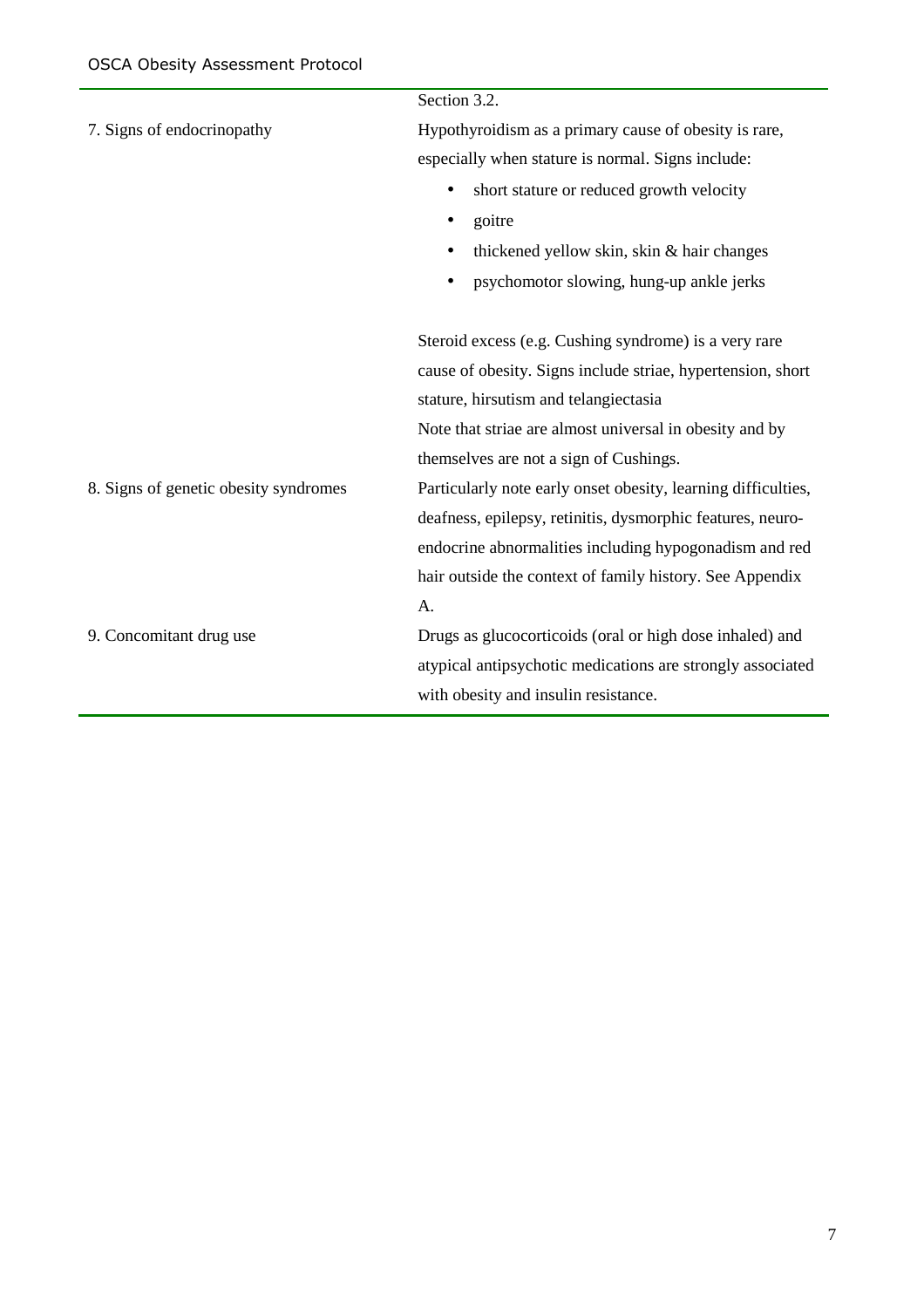### **3. Investigations in secondary care**

### *3.1. Routine tests appropriate in obese children and adolescents seen in secondary care*

The investigation of obese children is a controversial area with little data available to guide practice. We suggest that investigations for assessment of co-morbidity should be routine, but that investigations for causes of obesity should only be done in specific cases. Application of the following recommendations must be guided by the clinical context.

|                                                   | <b>Detail</b>                                                  |  |
|---------------------------------------------------|----------------------------------------------------------------|--|
| A. Investigations of the aetiology of obesity     | Few investigations are routinely necessary for                 |  |
|                                                   | investigation of the causes of obesity. If there are no        |  |
|                                                   | abnormalities on examination or history, these should          |  |
| 1. Thyroid function                               | be limited to thyroid function.                                |  |
|                                                   | Note that many obese children have a TSH at the top            |  |
|                                                   | of or just above the upper limit of the normal range.          |  |
| <b>B.</b> Investigation of obesity co-morbidities |                                                                |  |
| Fasting bloods after an 8 hour fast               |                                                                |  |
| 1. Glucose and insulin                            | Insulin should be measured in addition to glucose in           |  |
|                                                   | order to assess insulin resistance, from fasting insulin       |  |
|                                                   | or by calculating the HOMA-IR index of insulin                 |  |
|                                                   | resistance (see Appendix D).                                   |  |
| 2. Lipids, including total cholesterol,           | It is important to request a full lipid profile and not        |  |
| triglyceride (TG) and HDL                         | just total cholesterol. See Appendix D for definitions         |  |
|                                                   | of dyslipidaemia.                                              |  |
| 3. Liver function                                 | Raised ALT ( $\geq$ twice normal range, e.g. $\geq$ 70) is the |  |
|                                                   | best indicator of probable NAFLD (non-alcoholic                |  |
|                                                   | fatty liver disease), the hepatic manifestation of             |  |
|                                                   | insulin resistance. If:                                        |  |
|                                                   | $ALT \ge$ twice upper limit of normal range                    |  |
|                                                   | persistently ( $\geq$ twice in 3 months) – suggest             |  |
|                                                   | liver ultrasound and screening for other                       |  |
|                                                   | causes of hepatitis (e.g. Wilsons, autoimmune,                 |  |
|                                                   | infectious and alpha 1 antitrypsin deficiency)                 |  |
|                                                   | $ALT \geq 120$ – suggest hepatology consultation               |  |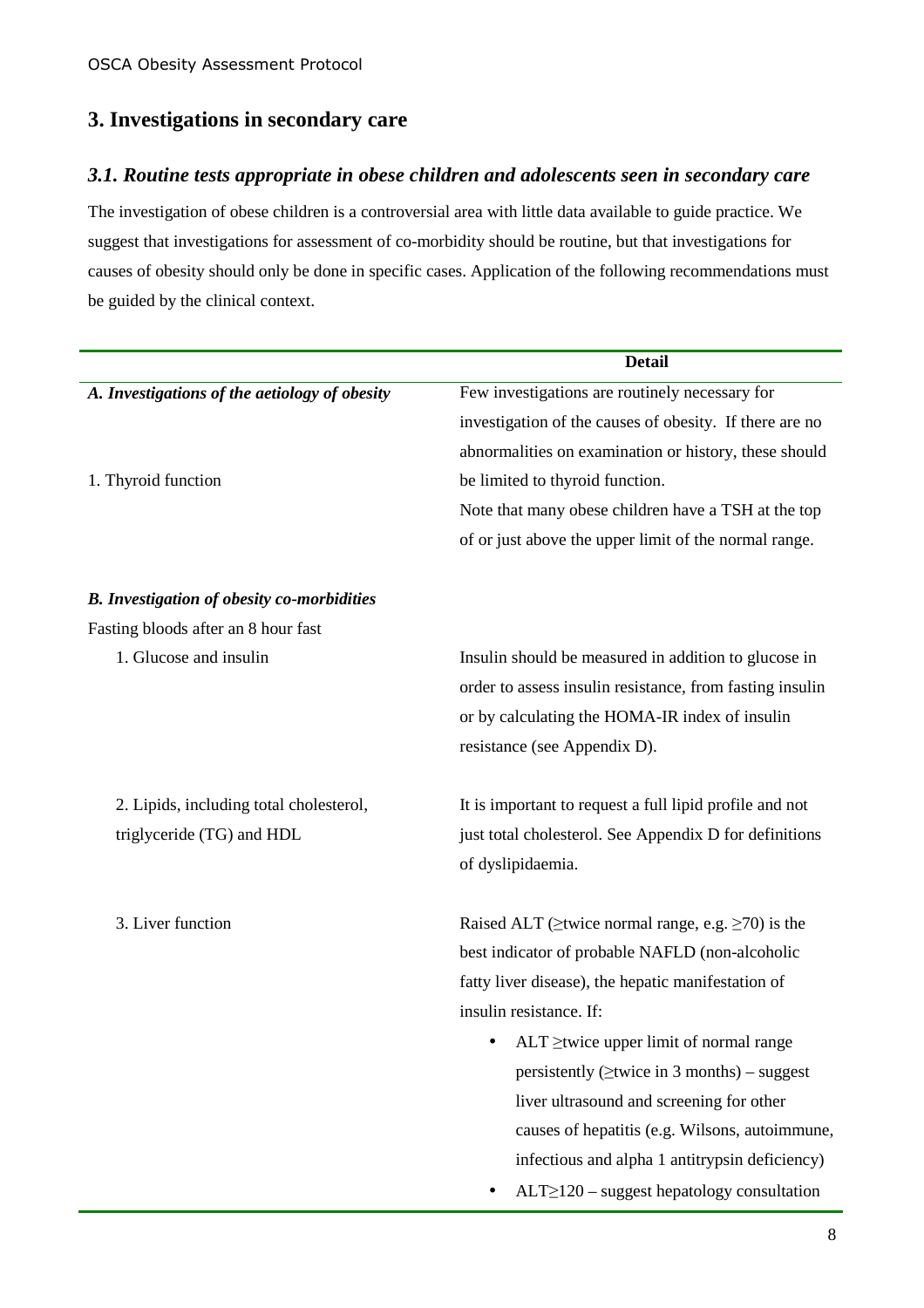for possible liver biopsy 4. FBC, U&E FBC, U&E are not specifically indicated in obesity. However iron deficient anaemia is more common in those with disordered eating.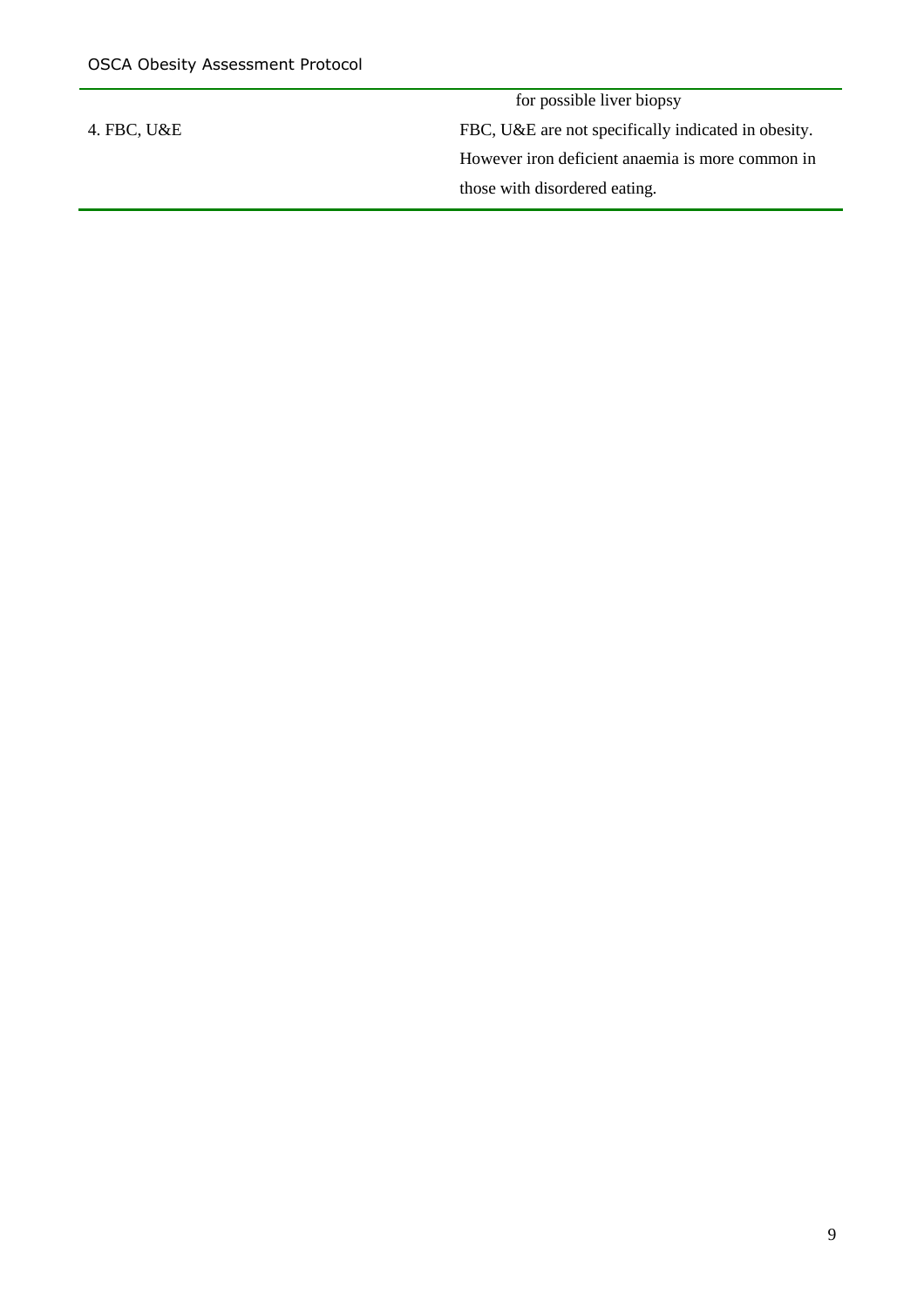| A For aetiology                                | <b>Detail</b>                                                             |
|------------------------------------------------|---------------------------------------------------------------------------|
| 1. Genetic studies                             | Genetic studies for syndromes associated with<br>٠                        |
|                                                | obesity (See Appendix A).                                                 |
|                                                | Referral to geneticist if significant concerns.                           |
|                                                | Offer inclusion in the Genetics of Obesity                                |
|                                                | (GOOS) study, which investigates monogenic                                |
|                                                | causes of early onset obesity. See Appendix                               |
|                                                | A for details.                                                            |
| 2. Suspicion of secondary obesity e.g. Cushing | Refer to a paediatric endocrine clinic if you suspect                     |
| syndrome                                       | Cushing syndrome. e.g.                                                    |
|                                                | Height deceleration                                                       |
|                                                | Obesity is of short duration or there has been                            |
|                                                | rapid recent weight gain                                                  |
|                                                | Severe hypertension, acne or hirsuitism                                   |
|                                                | (although these are seen frequently in simple)                            |
|                                                | obesity)                                                                  |
|                                                |                                                                           |
| 3. Thyroid antibodies                          | If concerned, check anti-thyroid antibodies and If                        |
|                                                | TSH is repeatedly elevated above normal range, refer                      |
|                                                | to paediatric endocrinology.                                              |
| 4. Calcium and PO4 screen                      | Check calcium and phosphate if suspicion of                               |
|                                                | pseudohypoparathyroidism.                                                 |
| <b>B.</b> For co-morbidity                     |                                                                           |
| 1. Oral glucose tolerance test (OGTT)          | Note that the OGTT is undertaken to diagnose                              |
|                                                | hyperinsulinaemia and pre-diabetes conditions more                        |
|                                                | commonly than diabetes itself.                                            |
|                                                | We suggest that the following patients should be                          |
|                                                | considered for an OGTT:                                                   |
|                                                | 1. BMI $\geq$ 98 <sup>th</sup> centile and has $\geq$ 2 of the following: |
|                                                | Family history of type 2 diabetes (1st or 2nd                             |
|                                                | degree relatives)                                                         |
|                                                | Ethnicity (South Asian, Middle-Eastern,                                   |

# *3.2. Additional investigations that may be appropriate in some children and adolescents*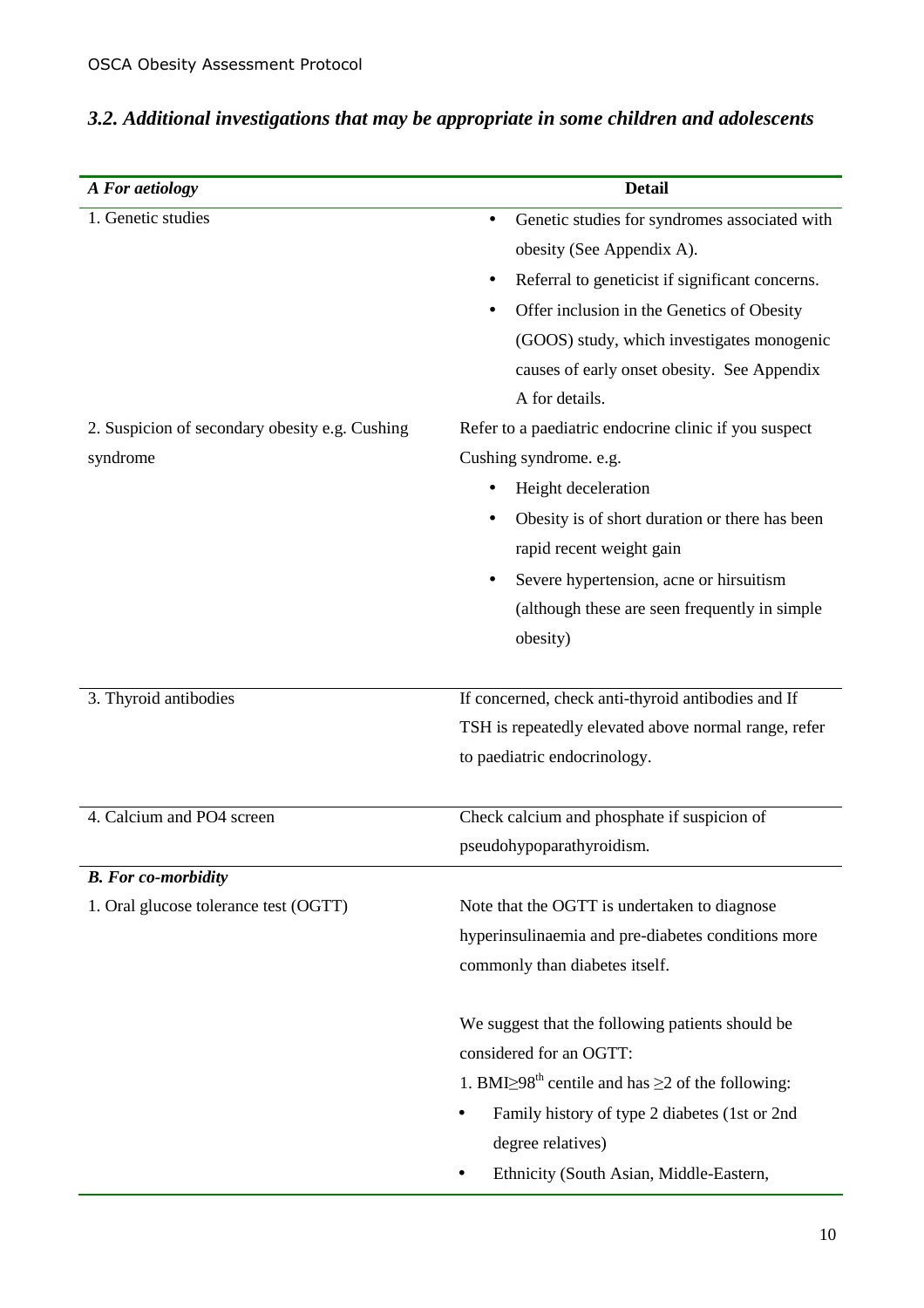2. Investigations for polycystic ovarian syndrome (PCOS)

PCOS should be suspected in girls with signs of insulin resistance (acanthosis nigricans), androgen excess (acne and hirsuitism) and oligo-amenorrhoea.

Hispanic, black Caribbean or black African)

- Clinical signs of potential insulin resistance syndrome (acanthosis nigricans, hypertension)
- Investigatory evidence of the insulin resistance syndrome (fasting hyperinsulinaemia, and/or dyslipidaemia)
- Signs and symptoms of PCOS

2. All subjects with extreme obesity

3. Clinical judgement can be used to test high-risk patients who do not meet these criteria. (adapted from the American Diabetes Association Recommendations for children).

The most useful protocol would measure glucose and insulin every 30 minutes. If this is not possible, the priority values are the 0 and 120 min glucose, and the 0 and 60 minute insulins.

There are no data on the utility of repeating the OGTT. We suggest repeating the test every 2 years unless there has been significant weight loss. In pubertal girls with symptoms of polycystic ovarian syndrome, undertake the following: **Bloods** 

- Adrenal androgens (androstenedione, dehydroepiandrosterone sulphate (DHEAS) & testosterone)
- FSH & LH (baseline only)
- 17 hydroxy-progesterone
- Sex hormone binding globulin (SHBG)
- Prolactin

Pelvic ultrasound: This should be attempted in adolescents only if a skilled operator is available. Note that interpretation of pelvic ultrasounds by those inexperienced with adolescents may over diagnose polycystic changes. Diagnosis is not dependent on pelvic morphology.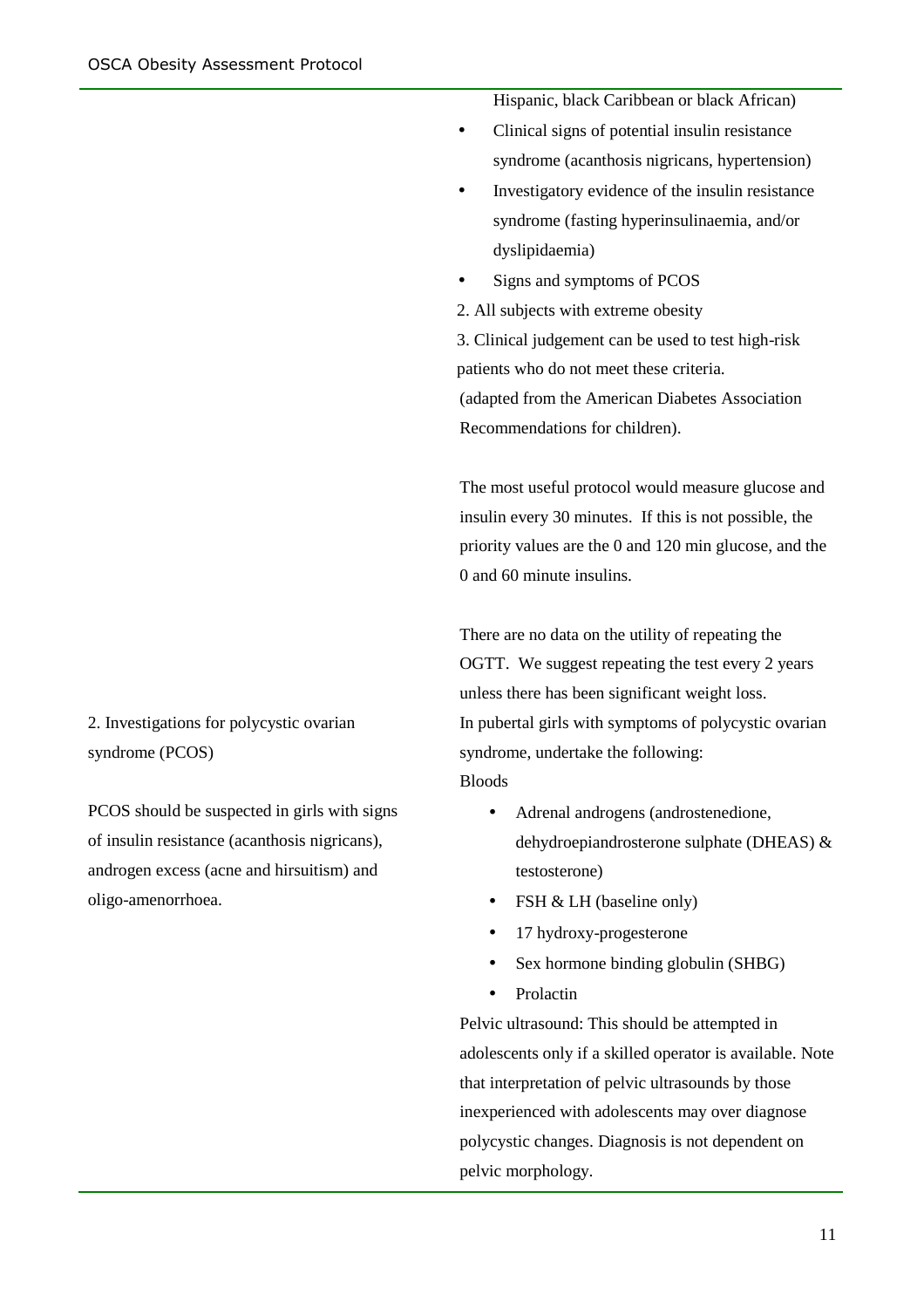| 3. Sleep investigations | We recommend use of the Pediatric Sleep                  |
|-------------------------|----------------------------------------------------------|
|                         | Questionnaire (Appendix C) to assess obesity-related     |
|                         | sleep problems such as obstructive sleep apnoea and      |
|                         | short sleep duration. Those with significant             |
|                         | symptoms of OSA, or who score positive answers on        |
|                         | $\geq$ 8 of the 22 questions, should be considered for a |
|                         | formal sleep study.                                      |
|                         |                                                          |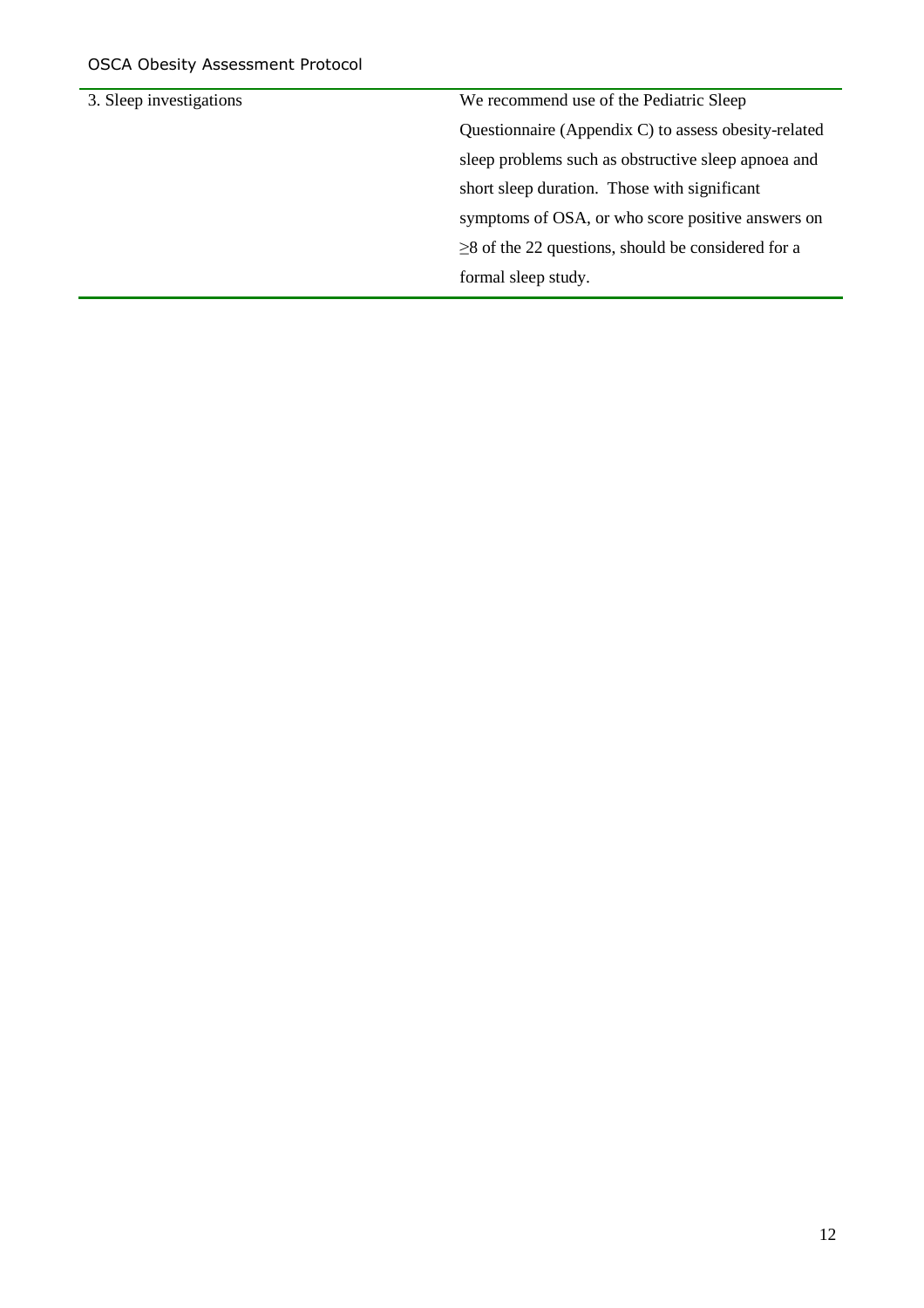### **4. Diagnostic issues**

#### *1. Obesity*

It is useful to add some clarity to the diagnosis of obesity, as diagnosis should directly inform management. The current ICD10 categories are outdated, and the field is changing as we better understand the genetic underpinning of obesity. We suggest that division into three categories is useful as follows:

| 1. Primary obesity             | This is the commonest category, accounting for $>95\%$ of cases. This         |  |
|--------------------------------|-------------------------------------------------------------------------------|--|
|                                | should be the diagnosis if examination or history does not lead to further    |  |
|                                | investigations, or if further investigations are negative. It is unhelpful to |  |
|                                | call this "nutritional obesity."                                              |  |
| 2. Monogenic causes of obesity | Note this category may expand with advances in knowledge. See Appendix        |  |
|                                | A for genetic syndromes associated with obesity.                              |  |
| 3. Secondary obesity           | Secondary to or associated with endocrinopathy, CNS abnormalities, drugs      |  |
|                                | or other medical pathology                                                    |  |

#### *2. Comorbidities:*

Cut-offs for the diagnosis of glucose-insulin, blood pressure and lipid abnormalities are given in the Appendices. While glucose and insulin, blood pressure and lipid abnormalities clearly cluster together, often termed the metabolic or insulin resistance syndrome, it is unclear whether the diagnosis of this clustering in individuals is of clinical utility.

#### *3. Polycystic ovarian syndrome*

The internationally accepted Rotterdam 2003 consensus<sup>6</sup> for diagnosing PCOS required 2 of the following 3 criteria to be present:

- 1) Oligo- or anovulation:
- 2) Clinical and/or biochemical signs of hyperandrogenism (male pattern hirsuitism, alopecia)
- 3) Polycystic ovarian morphology

Note that there is some difficulty in applying this to adolescents, as oligomenorrhoea (a strict definition is bleeding intervals >35 days) is developmentally normal for some years after menarche. Furthermore, it is unclear whether a diagnosis of PCOS can be strictly made before menarche.

Biochemical signs of hyperandrogenism are adrenal and/or ovarian androgens (DHEA-S, androstenedione and testosterone) above the normal adult female range. Clinicians frequently regard an LH:FSH ratio of >3:1 to be suggestive of PCOS, however this is not supported in the Rotterdam guidelines.

#### *Obstructive sleep apnoea*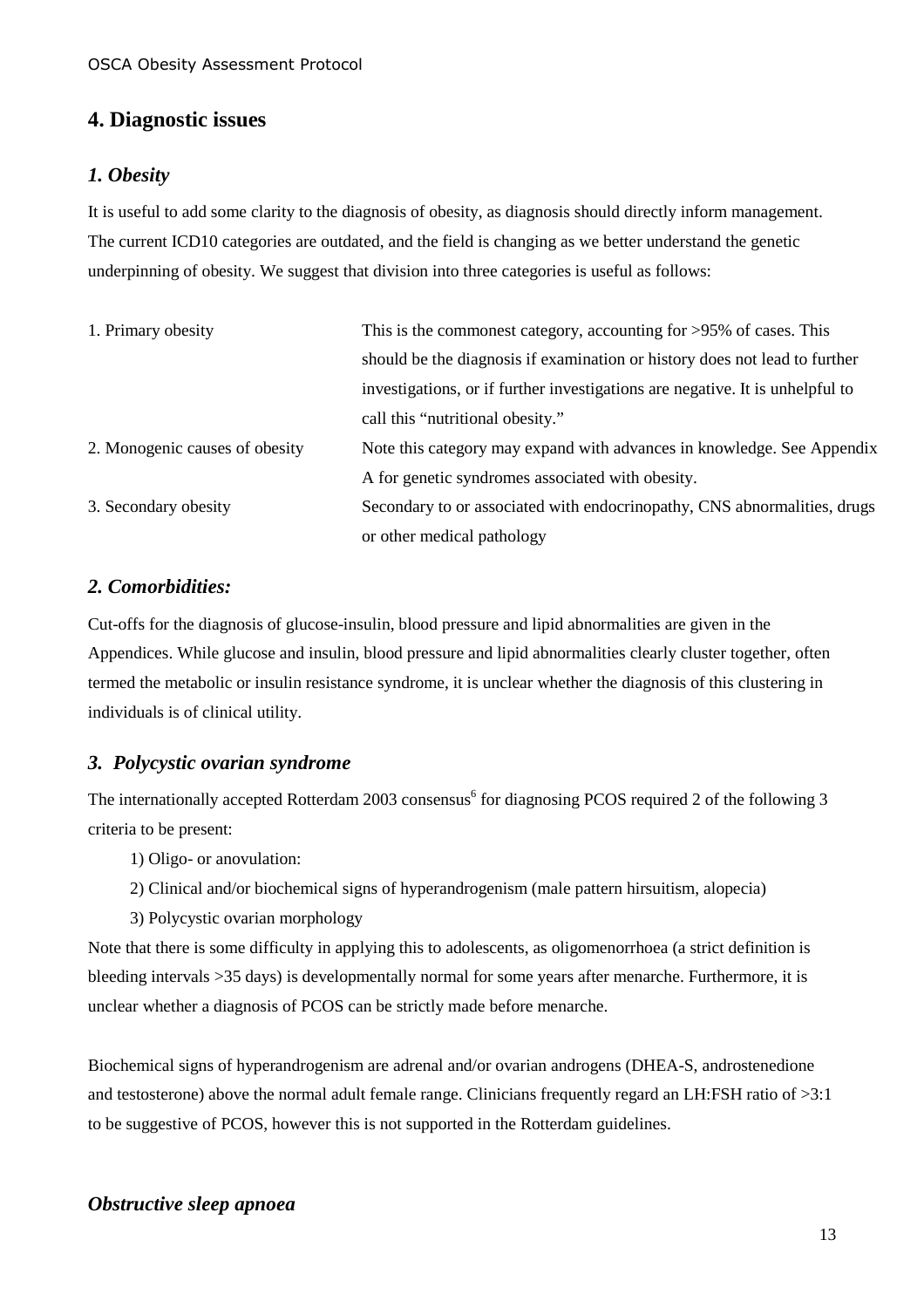Obesity increases the risk of OSA approximately 5-fold. Diagnosis of OSA is based on clinical suspicion, history, and physical findings, with confirmation is made by polysomnography if needed.<sup>7</sup> Symptoms including significant snoring, paradoxical chest movements, excessive movement during sleep and frequent awakenings, daytime sleepiness, and behavioural and cognitive problems. Examination is usually unremarkable.<sup>7</sup> The most useful initial screening questions concern snoring and difficulty in breathing during sleep. If these are present, simple and convenient questionnaires such as the Chervin Pediatric Sleep Questionnaire<sup>8</sup> or the Cleveland Adolescent Sleepiness Questionnaire<sup>9</sup> can be useful to identify OSA and distinguish it from simple snoring. Significant symptoms plus a score of ≥8 on the Chervin questionnaire should prompt further investigation, such as overnight oximetry monitoring in the first instance. If positive, further dedicated respiratory sleep assessment should be undertaken.

### **Summary**

This guidance provides expert opinion for the assessment of obesity and its co-morbidities in secondary care in the UK. Recommendations are based upon best available evidence, however it must be noted that in many cases, quality evidence is lacking and recommendations are based on clinical experience. This document should be read in conjunction with our forthcoming guidance on the management of childhood obesity in secondary care.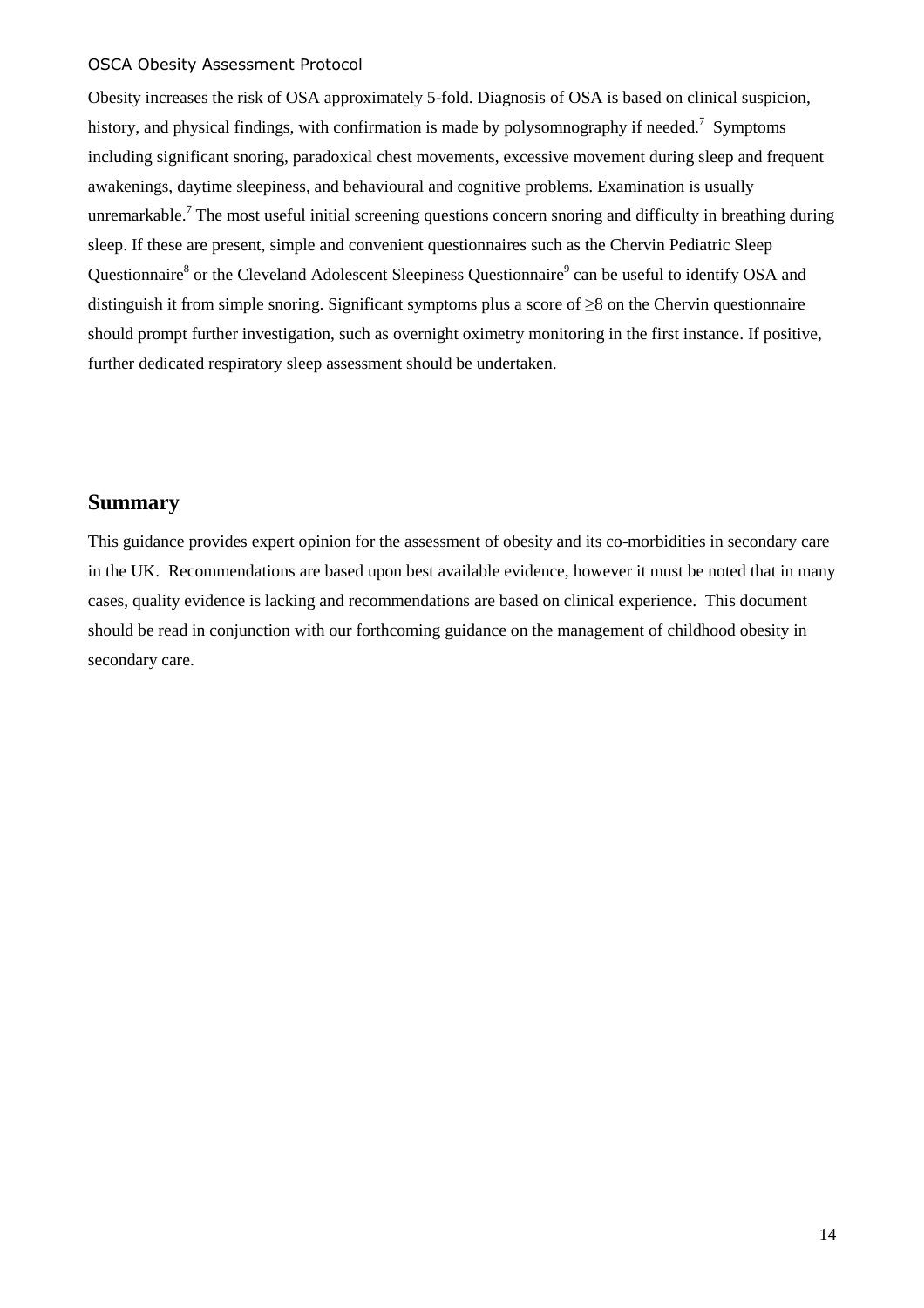### **Acknowledgements**

We would like to thank the Royal College of Paediatrics and Child Health for supporting OSCA with funds for meetings and travel. We would also like to thank the Association for the Study of Obesity (ASO) for supporting us with an initial small grant for travel. Individuals who have contributed outside the OSCA group include Prof. Barry Taylor, Dunedin School of Medicine, New Zealand, who provided general advice on the guidance, and Dr. Shahrad Taheri Senior Lectuer in Medicine, Diabetes and Endocrinology, University of Birmingham, who provided advice on the management of obstructive sleep apnoea.

### **Competing Interests**

Nil declared for all authors.

### **Funding**

OSCA meetings were funded by the Royal College of Paediatrics and Child Health, and the Association for the Study of Obesity (UK).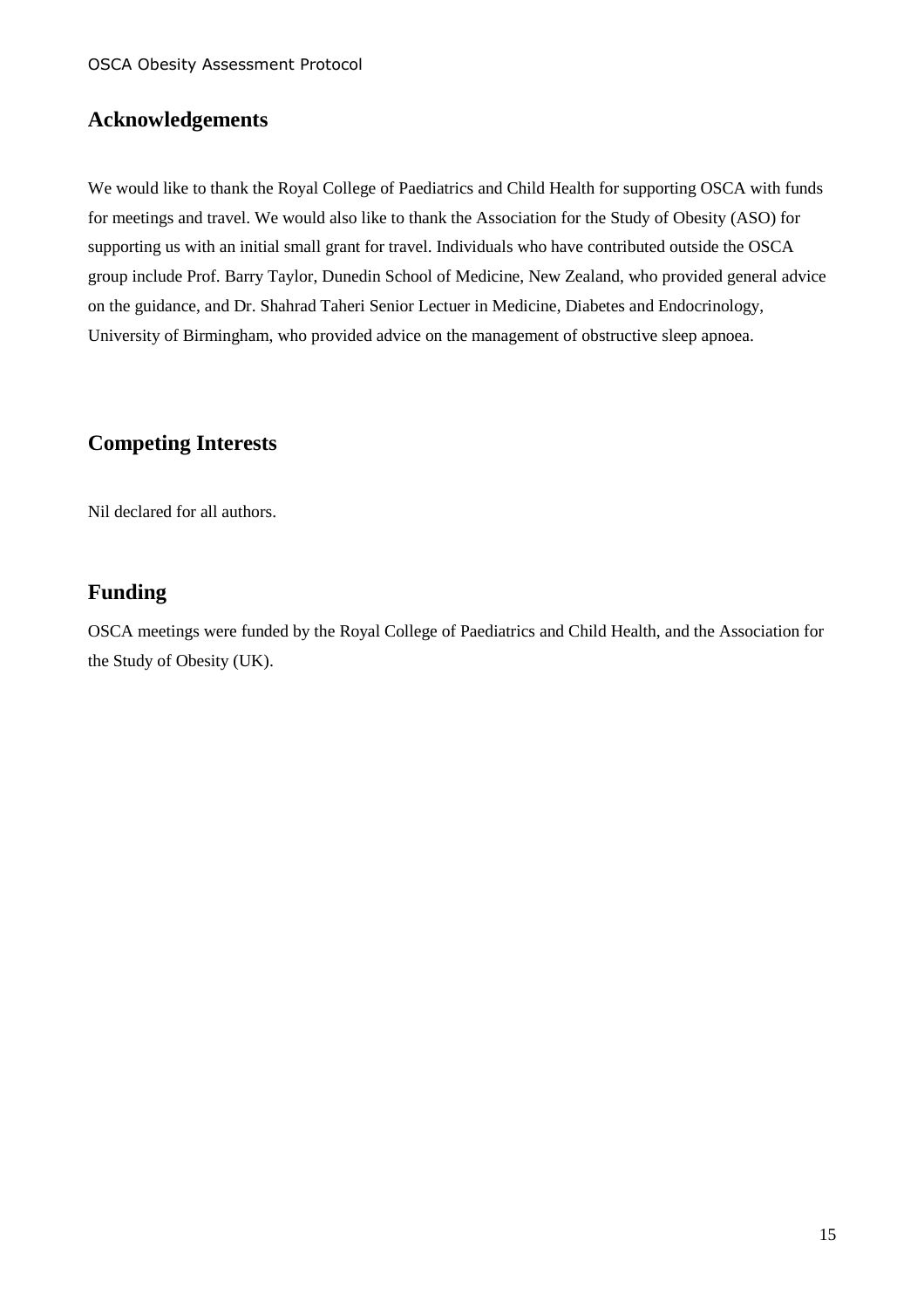Appendix A: Dysmorphic and Monogenic syndromes associated with obesity

#### **MAIN CLINICAL OBESITY-ASSOCIATED SYNDROMES**

| Chromosomal                                     | Prader-Willi syndrome              |  |
|-------------------------------------------------|------------------------------------|--|
|                                                 | Down's syndrome                    |  |
| Autosomal dominant                              | Biemond syndrome (some cases)      |  |
| Autosomal recessive                             | Aistrom syndrome                   |  |
|                                                 | Bardet-Biedl syndrome              |  |
|                                                 | Biemond syndrome (some cases)      |  |
|                                                 | Carpenter syndrome                 |  |
|                                                 | Cohen syndrome                     |  |
| X-linked inheritance                            | Borjeson-Forssman-Lehmann syndrome |  |
| Single gene lesions affecting leptin metabolism | Congenital leptin deficiency       |  |
|                                                 | truncated leptin protein           |  |
|                                                 | missense mutation in leptin        |  |
|                                                 | Leptin receptor mutation           |  |
|                                                 | Prohormone convertase 1 mutation   |  |
|                                                 | Melanocortin 4 receptor mutation   |  |

### **CLINICAL FEATURES SUGGESTING OBESITY MAY BE SECONDARY TO ANOTHER CONDITION OR SYNDROME**

Severe unremitting obesity Abnormal facies Disorders of the eyes colobomata retinal problems, especially retinitis pigmentosa narrow pelpebral fissures abnormally position palpebral fissures severe squint Skeletal abnormalities polydactyly syndactyly kyphoscoliosis Sensorineural deafness Microcephaly and/or abnormally shaped skull Mental retardation Hypotonia Hypogonadism cryptorchidism micropenis delayed puberty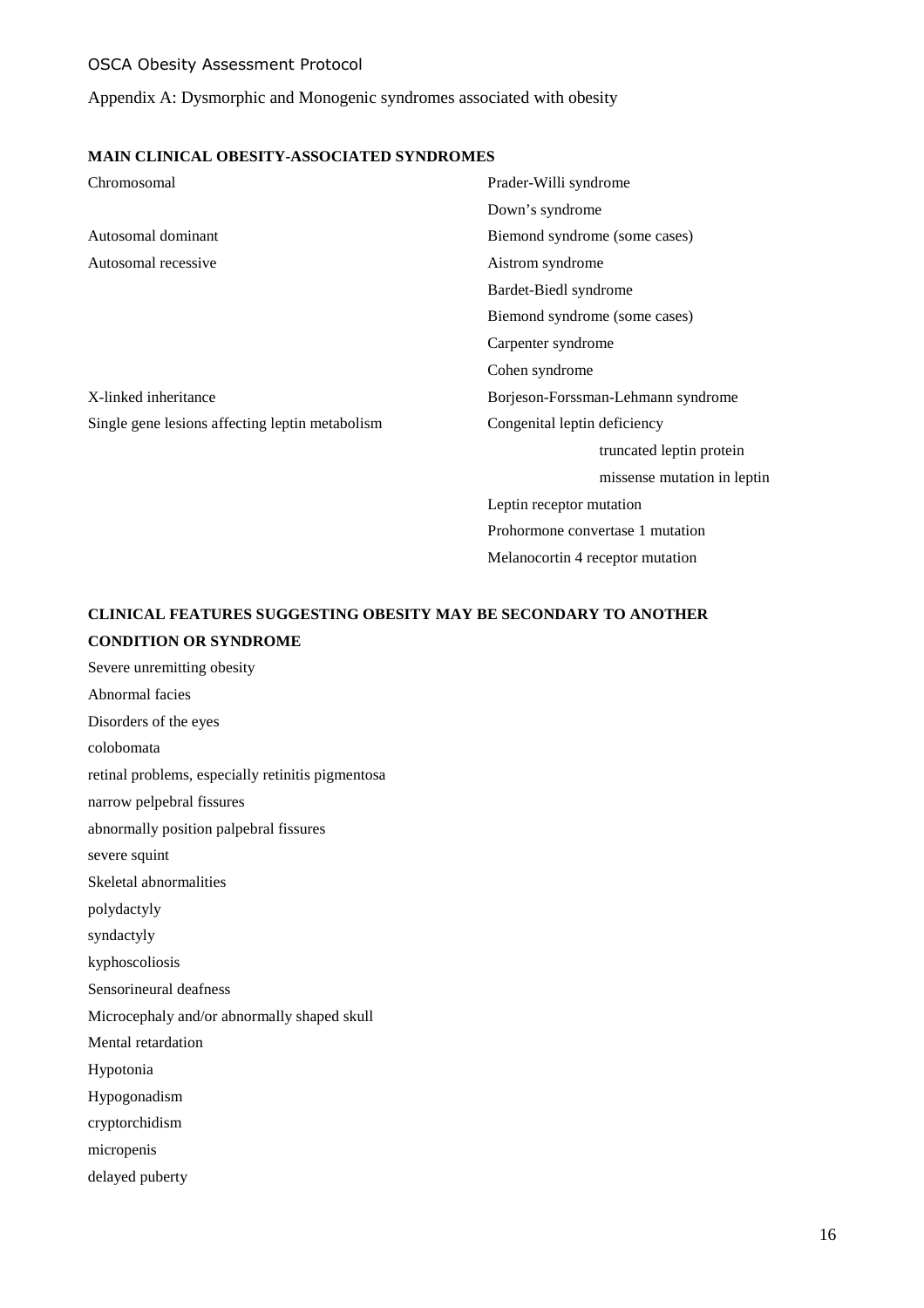OSCA Obesity Assessment Protocol Renal abnormalities

Cardiac abnormalities

### **Genetics of Obesity Study (GOOS)**

The GOOS study is an ongoing study of monogenic causes of obesity, and has been highly successful in identifying both common (melanocortin 4 receptor defect) and uncommon (leptin receptor mutation) monogenic causes of obesity.

We suggest that any young people meeting the GOOS criteria be entered into the study, which may present clinical benefits for obese children in the future.

Inclusion criteria: Severe obesity of early onset, defined as BMI SD score >3 with onset before the age of 10 years.

What is needed:

1. clotted blood sample of 10 ml

2. A parental or patient signed consent form. Note that the study has MREC approval to recruit from all centres throughout the UK, and site specific permissions are not necessary.

3. A patient details form.

Forms and instructions on how and where to send the blood are available from:

Dr Sadaf Farooqi

Wellcome Trust Senior Clinical Fellow & Honorary Consultant Physician

Metabolic Research Laboratories

Level 4, Institute of Metabolic Science

Box 289

Addenbrooke's Hospital

Cambridge CB2 0QQ

Tel:+44-1223-762634

Fax:+44-1223-762657

Email:isf20@cam.ac.uk

www.mrl.ims.cam.ac.uk/staff/PI/Farooqi/

Note an excellent and authoritative free resource on genetic syndromes in obesity can be found at Endotext: http://www.endotext.org/obesity/obesity8/obesityframe8.htm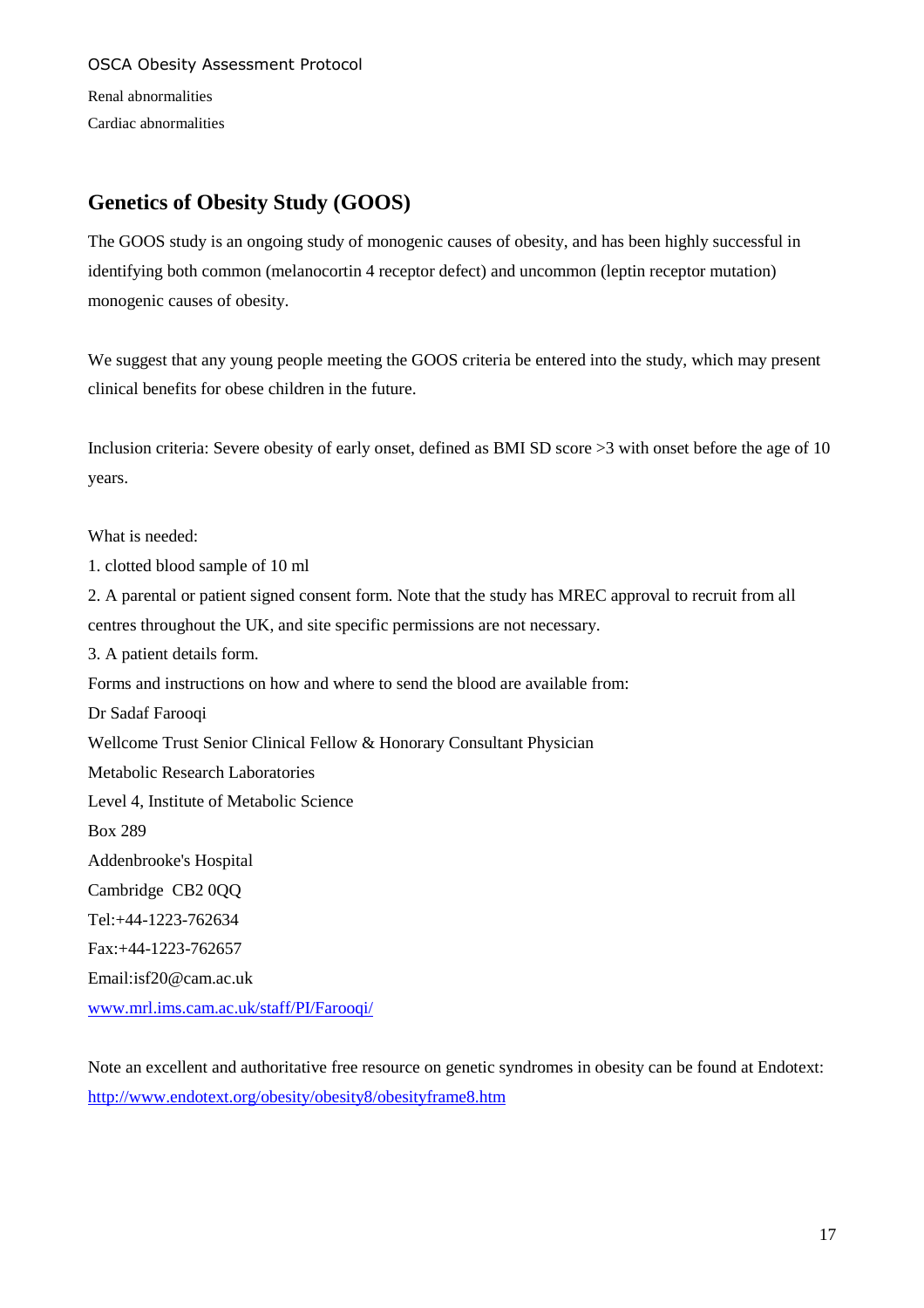### **Appendix B. Hypertension and the UK blood pressure centiles**

Recent recommendations suggest the following definitions are useful

- 1.  $\geq$ 98<sup>th</sup> centile = hypertension / high blood pressure
- 2.  $91<sup>st</sup>$  to  $98<sup>th</sup>$  centile = high normal BP for age

Note that the British Hypertension Society adult definition of hypertension (≥140/90 by age 24 years) represents approximately the  $91<sup>st</sup>$  centile in 24 year old males and above the  $98<sup>th</sup>$  centile for females.

Systolic Diastolic Diastolic



Reference and further information: Jackson & Cole. Arch Dis Child 2007; 92: 298-303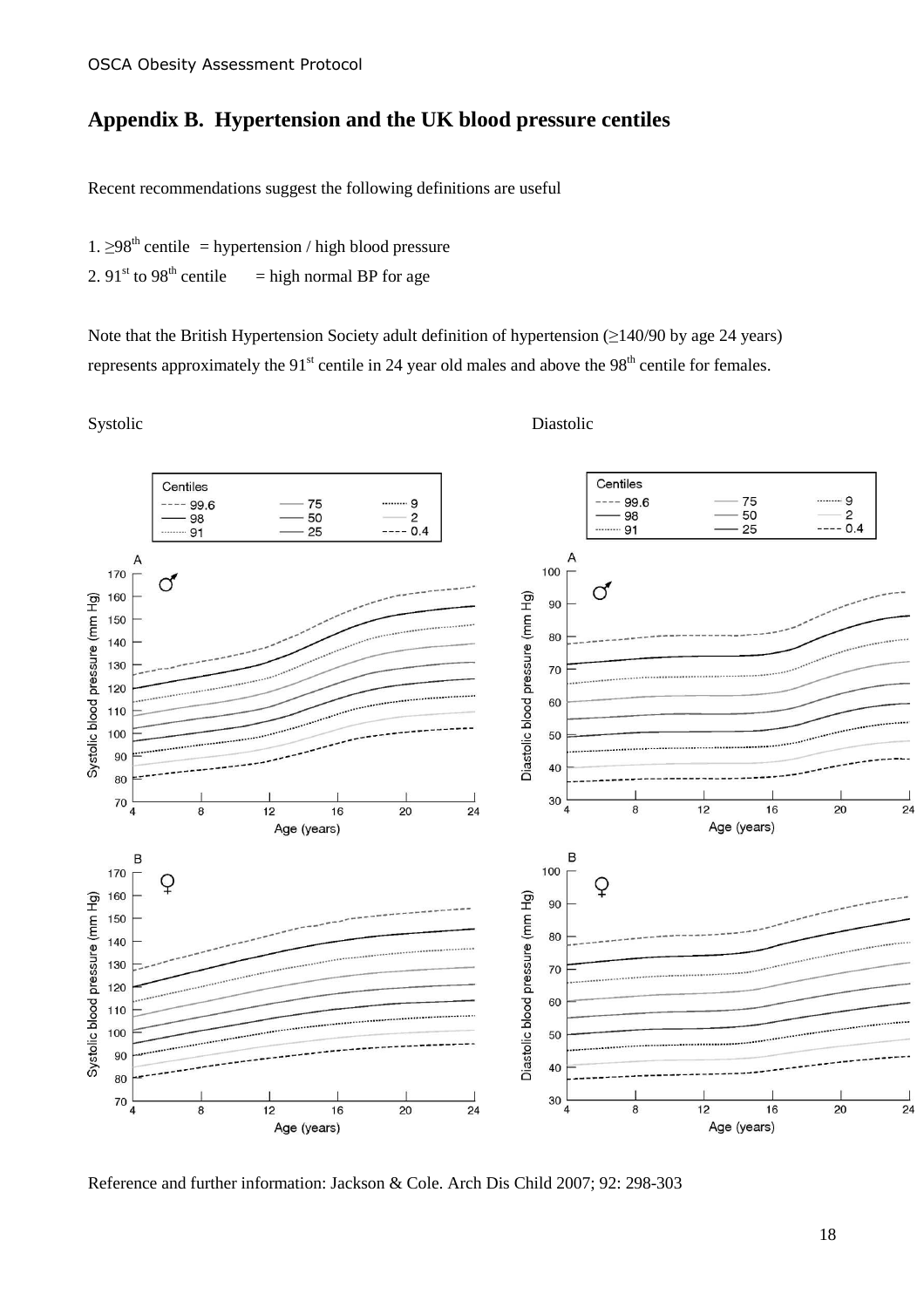#### *Measurement of BP and cuff size*

Blood pressure must be measured using an appropriate sized cuff. In general, an appropriate cuff size is a cuff with an inflatable bladder width that is at least 40% of the arm circumference at a point midway between the olecranon and the acromion. Forsuch a cuff to be optimal for an arm, the cuff bladder length should cover 80% to 100% of the circumference of the arm.<sup>10</sup>

For obese patients, this can be difficult to assess. A more accurate method is to measure the subject's midarm circumference, and use this to determine the appropriate cuff-size. The following data on recommended cuff sizes come from the US National High Blood Pressure Education Program Working Group on High Blood Pressure in Children and Adolescents, 2004.<sup>10</sup>

 Recommended Dimensions for BP Cuff Bladders: Use the cuff size (left hand column) that fits with the patient's mid-arm circumference (right-hand column)

| Age Range   | Cuff width, cm | Cuff length, cm | Maximum Arm Circumference, cm <sup>*</sup> |
|-------------|----------------|-----------------|--------------------------------------------|
| Newborn     | $\overline{4}$ | 8               | 10                                         |
| Infant      | 6              | 12              | 15                                         |
| Child       | 9              | 18              | 22                                         |
| Small adult | 10             | 24              | 26                                         |
| Adult       | 13             | 30              | 34                                         |
| Large adult | 16             | 38              | 44                                         |
| Thigh       | 20             | 42              | 52                                         |

\* Calculated so that the largest arm would still allow the bladder to encircle arm by at least 80%.

 Reference: National High Blood Pressure Education Program Working Group on High Blood Pressure in Children and Adolescents. The Fourth Report on the Diagnosis, Evaluation, and Treatment of High Blood Pressure in Children and Adolescents. Pediatrics 2004;114 (2):555-576,.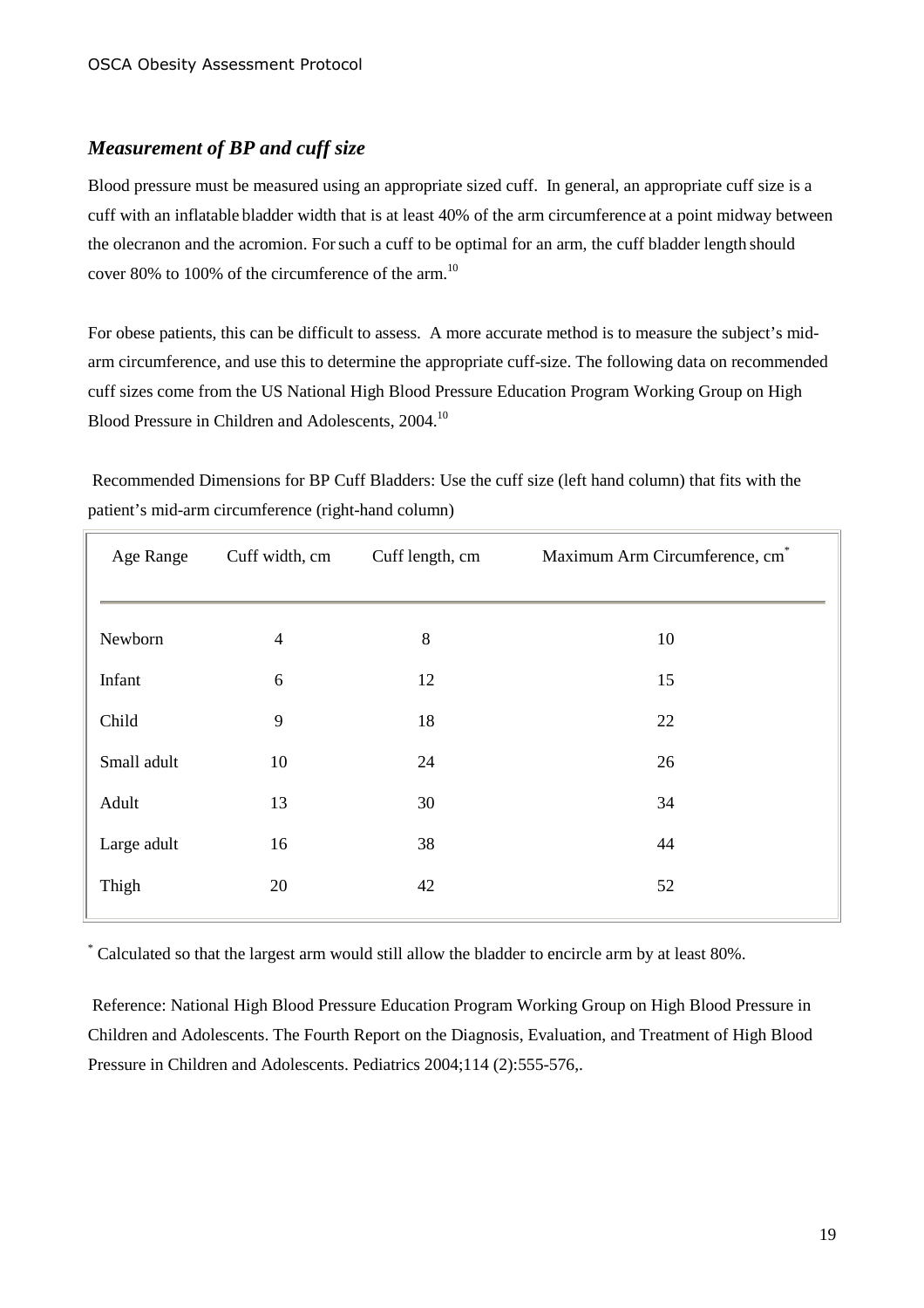### **Appendix C: Sleep and obstructive sleep apnoea (OSA)**

Typical symptoms of OSA include:

- Snoring
- morning headaches
- fatigue

The following 5 questions about sleep have been found to be very useful in assessing OSA (the **Chervin** 

#### **Pediatric Sleep Questionnaire)**

Scoring: 8 or more positive answers out of 22 indicates a high risk for sleep abnormality.

#### **1. While sleeping, does your child...**

| 1A.  snore more than half the time?                 | Yes $\Box$   | No <sub>1</sub> |
|-----------------------------------------------------|--------------|-----------------|
| 1B.  always snore?                                  | Yes $\Box$   | No <sub>1</sub> |
| 1C  snore loudly?                                   | Yes $\Box$   | No <sub>1</sub> |
| 1D  have "heavy" or loud breathing?                 | Yes $\Box$   | No <sub>1</sub> |
| 1E  have trouble breathing, or struggle to breathe? | Yes $\sqcap$ | No <sub>1</sub> |
| 1F Have you ever seen your child stop breathing     | Yes $\Box$   | No <sub>1</sub> |
| during the night?                                   |              |                 |

#### **2. Does your child**

| 2A  tend to breathe through the mouth during the  | Yes $\Box$ | No <sub>1</sub> |
|---------------------------------------------------|------------|-----------------|
| day?                                              |            |                 |
| 2B  have a dry mouth on waking up in the morning? | $Yes \Box$ | No <sub>1</sub> |
| 2C  occasionally wet the bed?                     | $Yes \Box$ | No <sub>1</sub> |

#### **3. Does your child ...**

| 3A  wake up feeling unrefreshed in the morning?     | Yes $\Box$   | No <sub>1</sub> |
|-----------------------------------------------------|--------------|-----------------|
| 3B  have a problem with sleepiness during the day?  | Yes $\sqcap$ | No $\Box$       |
| 3C Has a teacher or other supervisor commented that | Yes $\sqcap$ | No $\Box$       |
| your child appears sleepy during the day?           |              |                 |
| 3D Is it hard to wake your child up in the morning? | Yes $\sqcap$ | No $\Box$       |
| 3E Does your child wake up with headaches in the    | Yes $\sqcap$ | No $\Box$       |
| morning?                                            |              |                 |

#### **4. General questions.**

| 4A Did your child stop growing at a normal rate at any $\vert$ Yes $\vert$ | $\overline{\phantom{a}}$ No $\overline{\phantom{a}}$ |
|----------------------------------------------------------------------------|------------------------------------------------------|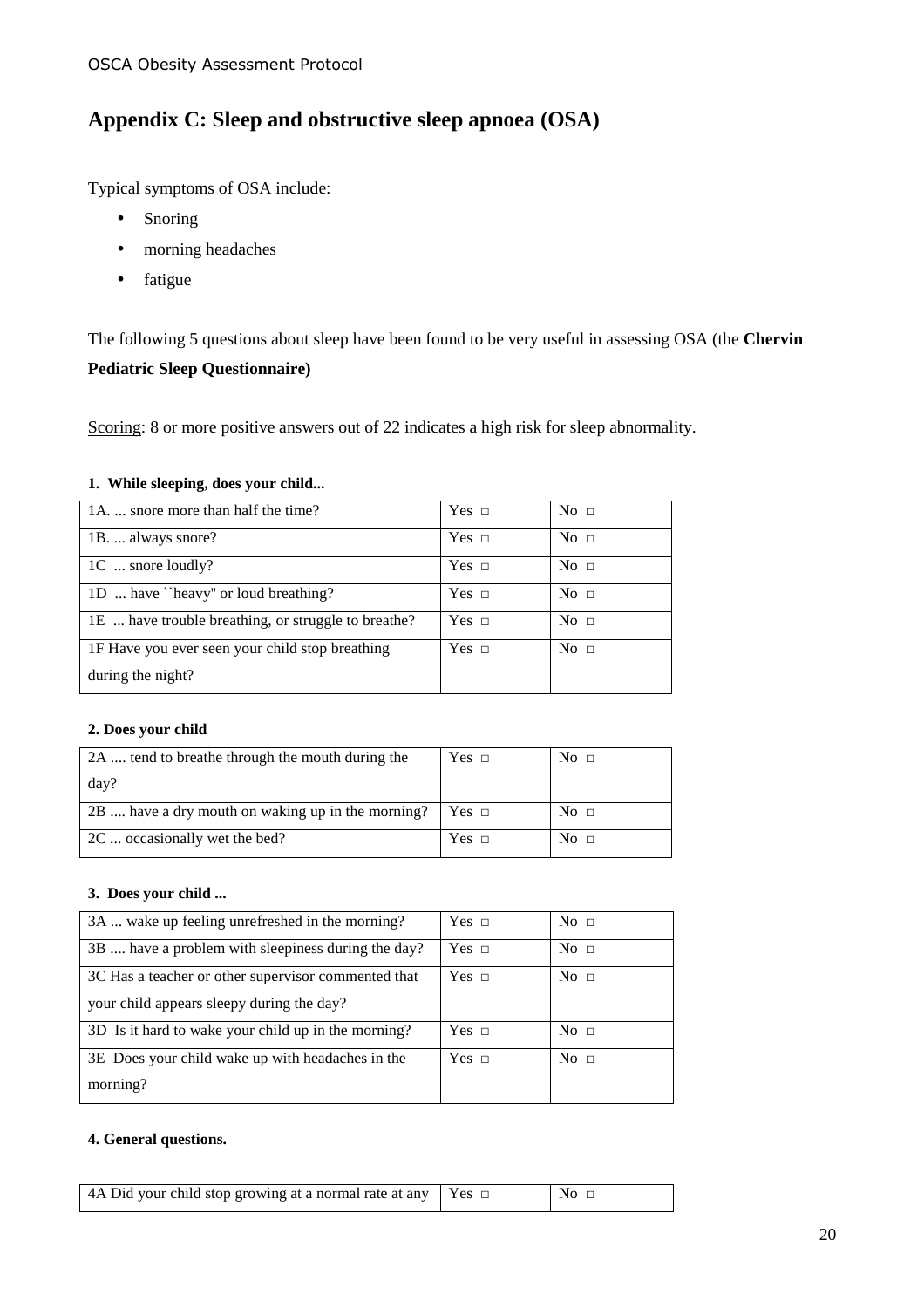| time since birth?            |         |                 |
|------------------------------|---------|-----------------|
| 4B Is your child overweight? | $Yes\_$ | $\mathrm{No}$ o |

#### **Please answer the following about your child's behaviour in the day...**

#### **5 My child often....**

| 5A  does not seem to listen when spoken to directly   | Yes $\Box$   | No <sub>1</sub> |
|-------------------------------------------------------|--------------|-----------------|
| 5B  has difficulty organizing tasks and activities    | Yes $\Box$   | No <sub>1</sub> |
| 5C  is easily distracted by extraneous stimuli        | Yes $\Box$   | No <sub>1</sub> |
| 5D  fidgets with hands or feet or squirms in seat     | Yes $\sqcap$ | No <sub>1</sub> |
| 5E is 'on the go' or often acts as if 'driven by a    | Yes $\sqcap$ | No <sub>1</sub> |
| motor'                                                |              |                 |
| 5F  interrupts or intrudes on others (e.g. butts into | $Yes \Box$   | No <sub>1</sub> |
| conversations or games)                               |              |                 |

Reference: Chervin RD, Hedger K, Dillon JE, Pituch KJ. Pediatric sleep questionnaire (PSQ): validity and reliability of scales for sleep-disordered breathing, snoring, sleepiness, and behavioral problems. Sleep Medicine 2000;**1**:21-32.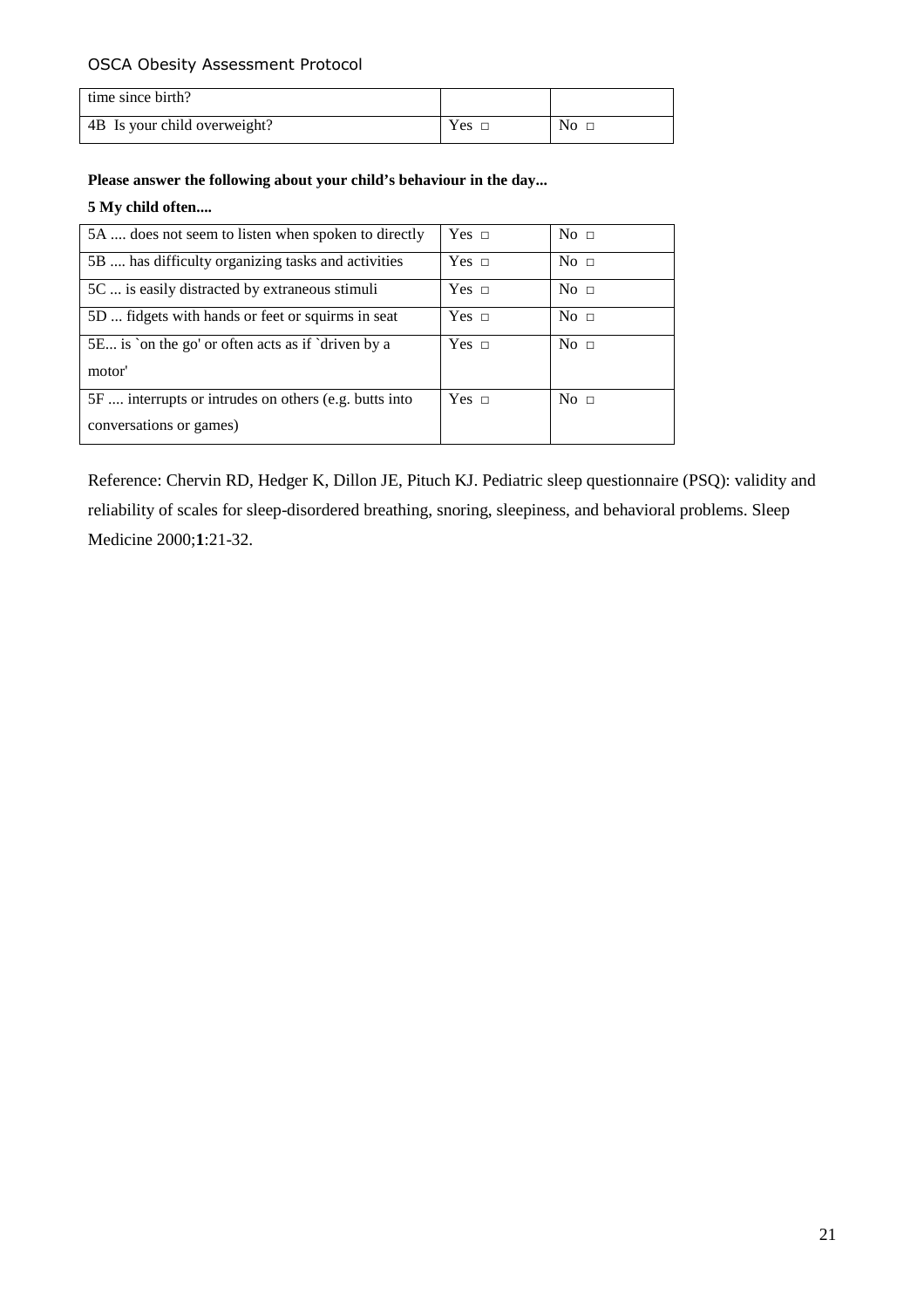### **Appendix D. Metabolic and cardiovascular risk factor definitions**

#### **Abnormal glucose insulin metabolism**

*Fasting state*:

1. Glucose

| a. impaired fasting glucose | $6.1 - 6.9$ mMol |
|-----------------------------|------------------|
| b. diabetes                 | $\geq 7.0$ mMol  |

#### 2. Insulin

The definition of fasting hyperinsulinaemia in children and adolescents is not yet settled. Puberty affects insulin sensitivity and therefore fasting insulin levels to some extent ?age dependent.

Normative values from large samples are only available from the US: in 1802 adolescents across the BMI range without diabetes, mean insulin was 12mU/L at age 12 years, 13 at 13 years, 15 at 14 years, falling back to 12-13 mU/L by 16-19 year (Lee JM et al. Prevalence and determinants of insulin resistance among U.S. adolescents: a population-based study. Diabetes Care 2006;29:2427-32)

We recommend using the following thresholds for hyperinsulinaemia by pubertal stage:

|  |                                | mU/L | pmol/L |       |
|--|--------------------------------|------|--------|-------|
|  | pubertal stage 1 & 2 $\geq$ 15 |      | 90     |       |
|  | pubertal stage $3& 4 \geq 30$  |      | 180    |       |
|  | pubortal store 5               |      |        | inote |

• pubertal stage  $5 \geq 20$  120 (note this is the WHO adult threshold)

Note that these are conservative by comparison to the US reference data above.

Note that insulin may be expressed as mU/L or as picomoles. For conversion,  $1 \text{m} U/L = 6.0 \text{ pmol/L}$ (Reference: Diabetes Care 1993;16:555-6)

*Post glucose challenge* (oral glucose tolerance test)

1. Glucose

| a. impaired glucose tolerance | $\geq 7.8$ mMol  |
|-------------------------------|------------------|
| b. diabetes                   | $\geq$ 11.1 mMol |

2. Insulin

There is no clear definition of hyperinsulinaemia in response to glucose challenge. Peak insulin ≥100mU/L (600pmol/L) may be used as a marker of OGTT hyperinsulinism.

#### 3. Measures of insulin resistance

The gold standard measures of insulin sensitivity are not practical in clinical samples. A number of estimates of insulin sensitivity and beta-cell function have been developed from fasting insulin and glucose in adults, of which the homeostatic model assessment (HOMA) is the most widely used. There is some data to support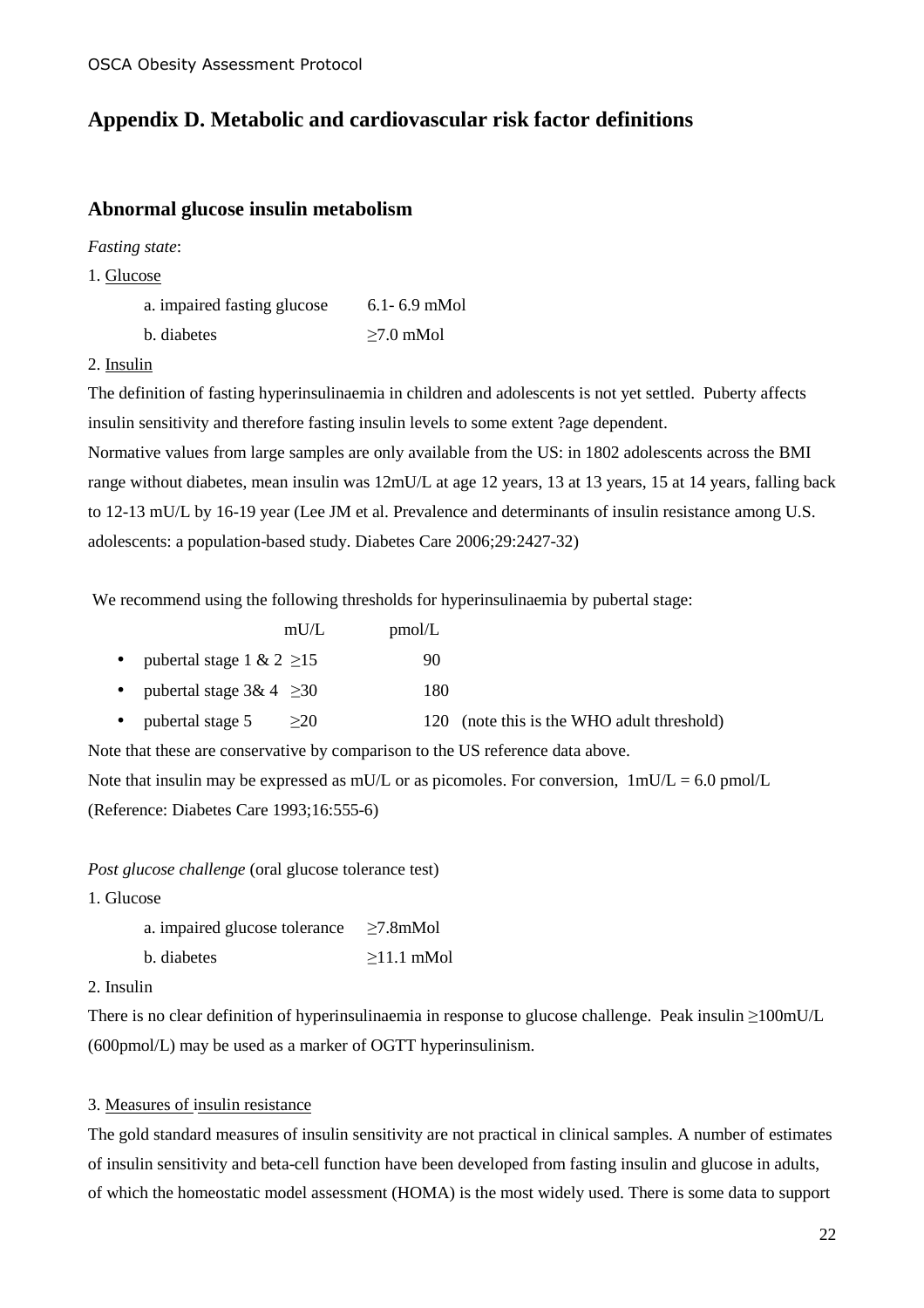the use of the HOMA estimate of insulin resistance (HOMA-IR) in children and adolescents, although not to support the beta-cell function estimates. There is little evidence that HOMA-IR is more useful than simple fasting insulin levels as a measure of insulin resistance.

The equation is HOMA-IR = insulin\*glucose  $/22.5$ . (Note that insulin must be in mU/L)

Population reference data has only recently been published and only for adolescents: the 98<sup>th</sup> centile for 12-19 year olds is 4.4 (Lee JM et al. Prevalence and determinants of insulin resistance among U.S. adolescents. Diabetes Care 2006; 29:2427–2432), which we recommend as the most practical definition of insulin resistance in the current state of knowledge.

#### **Dyslipidaemia**

The table below shows the US National Cholesterol Education Program (NCEP) Report of the Expert Panel on Blood Cholesterol Levels in Children and Adolescents and the American Heart Association (AHA) recommendations for abnormal lipids in children and adolescents. In the absence of UK guidance, we recommend their use.

|                   | <b>NCEP</b>             |                    | AHA                             |
|-------------------|-------------------------|--------------------|---------------------------------|
|                   | <b>B</b> orderline      | Adverse            |                                 |
| <b>HDL</b>        | $0.91 - 1.16$ mmol/L in | $\leq 0.9$ mmol/L  | < 0.90                          |
|                   | both sexes              |                    |                                 |
| Triglycerides     | $1.02 - 1.46$ mmol/L    | $\geq$ 1.47 mmol/L | No guidance                     |
| <b>LDL</b>        | $2.85 - 3.35$ mmol/L    | $\geq$ 3.35mmol/L  | As for NCEP                     |
| Total cholesterol | $4.40 - 5.15$ mmol/L    | $\geq$ 5.2 mmol/L  | $\geq$ 5.2 (approx 95th centile |
|                   |                         |                    | for $4-19$ yrs)                 |

Detailed growth curves for lipoproteins throughout adolescence, providing reference ranges linked to the NCEP adult thresholds (in a similar way to derivation of the International Obesity Task Force growth curves) can be found at: Jolliffe CJ, Janssen I. Distribution of lipoproteins by age and gender in adolescents. Circulation. 2006;114:1056-1062.

The total cholesterol : HDL-C ratio is used in adult medicine as an integrative marker of lipid risk, with ratios of 2.5 being normal and >4.0 being associated with risk of adverse cardiovascular events. Published normative data for this ratio are not available in children and adolescents. However, data from the ALSPAC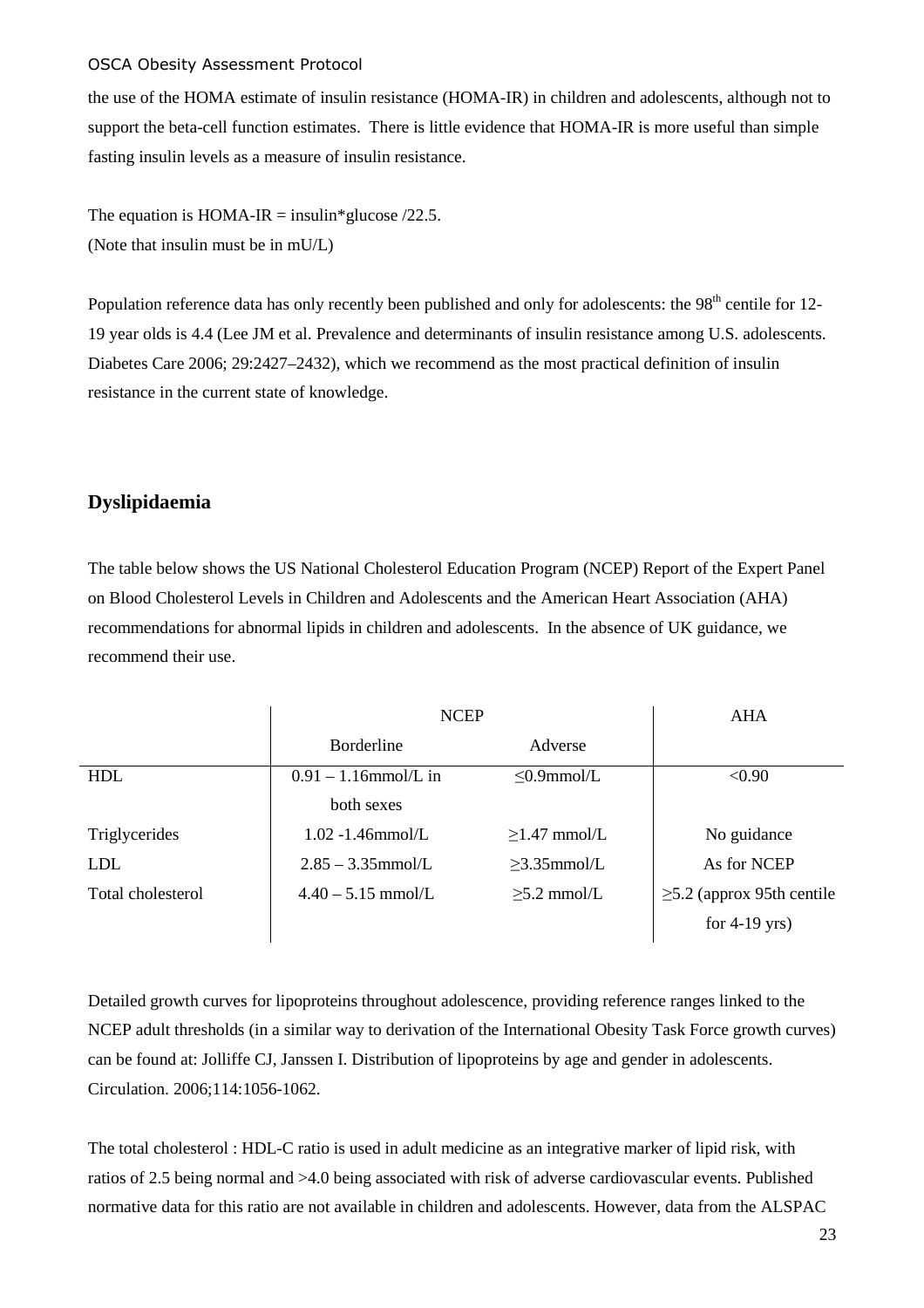study in 8 year olds supports the use of the adult ratios with children and adolescents (50th centile for ratio was 2.54, with the 95th centile being 3.6 and the 99th centile being 4.3).

#### References

1. National Cholesterol Education Panel. *Report of the Expert Panel on Blood Cholesterol Levels in Children and Adolescents*. Bethesda, Md: National Institutes of Health; 1991. NIH Publication No. 91-2732. 2. Williams CL, Hayman LL, Daniels SR et al. Cardiovascular health in childhood: A statement for health professionals from the Committee on Atherosclerosis, Hypertension, and Obesity in the Young (AHOY) of the Council on Cardiovascular Disease in the Young, American Heart Association. Circulation 2002; 106(1):143-160

3. Jolliffe CJ, Janssen I. Distribution of lipoproteins by age and gender in adolescents. circulation. 2006;114:1056-1062.

#### **The "Metabolic syndrome"**

There is currently an ongoing debate about the diagnosis and the utility of diagnosis of the insulin resistance syndrome or metabolic syndrome (MS) in children and adolescents. It remains unclear whether it is clinically helpful to identify an MS-like clustering of cardiovascular risk in childhood. However there is evidence that an MS-like syndrome in childhood is predictive of both the MS and actual cardiovascular disease in adult life; the Princeton Lipid Research Clinics study suggested that the MS in childhood increased risk of adult cardiovascular disease approximately 15-fold.<sup>11</sup>

Practically, we suggest that obese children and young people with  $\geq$  2 of the following cardiovascular risk factors are very likely to constitute a high risk group:

- i. impaired fasting glucose or impaired glucose tolerance
- ii. hyperinsulinaemia
- iii. abnormal lipids low HDL or high total cholesterol, LDL or TG
- iv. hypertension

Population-based data from the US suggest that 22% of children and adolescents with BMI ≥98th centile have ≥2 risk factors in addition to their obesity, rising to 33% of those ≥99th centile (Freedman et al. 2007).

Clinic based data in UK children suggest that around 20-25% of obese children and adolescents have 2 or more of the above risk factors in addition to obesity (Viner et al 2005)

#### References:

1. Freedman D et al. Cardiovascular risk factors and excess adiposity among overweight children and adolescents: the Bogalusa Heart Study. J Pediatr 2007;150:12-17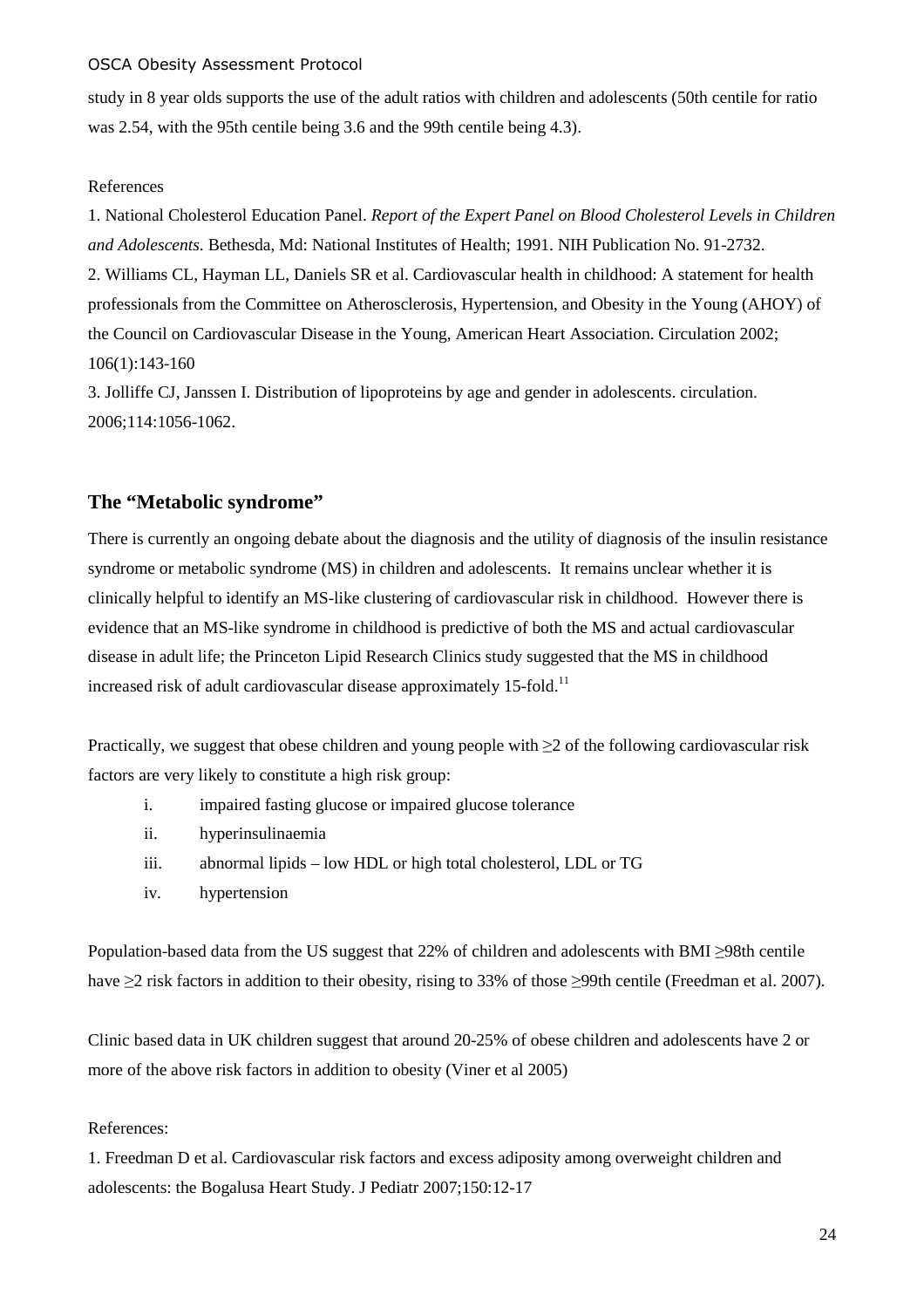2. Viner D et al. Prevalence of the insulin resistance syndrome in obesity. Arch Dis Child 2005;90: 10-14. 3. Brambilla P et al. Metabolic risk-factor clustering estimation in children: to draw a line across pediatric metabolic syndrome. Int J Obesity 2007; 31: 591-600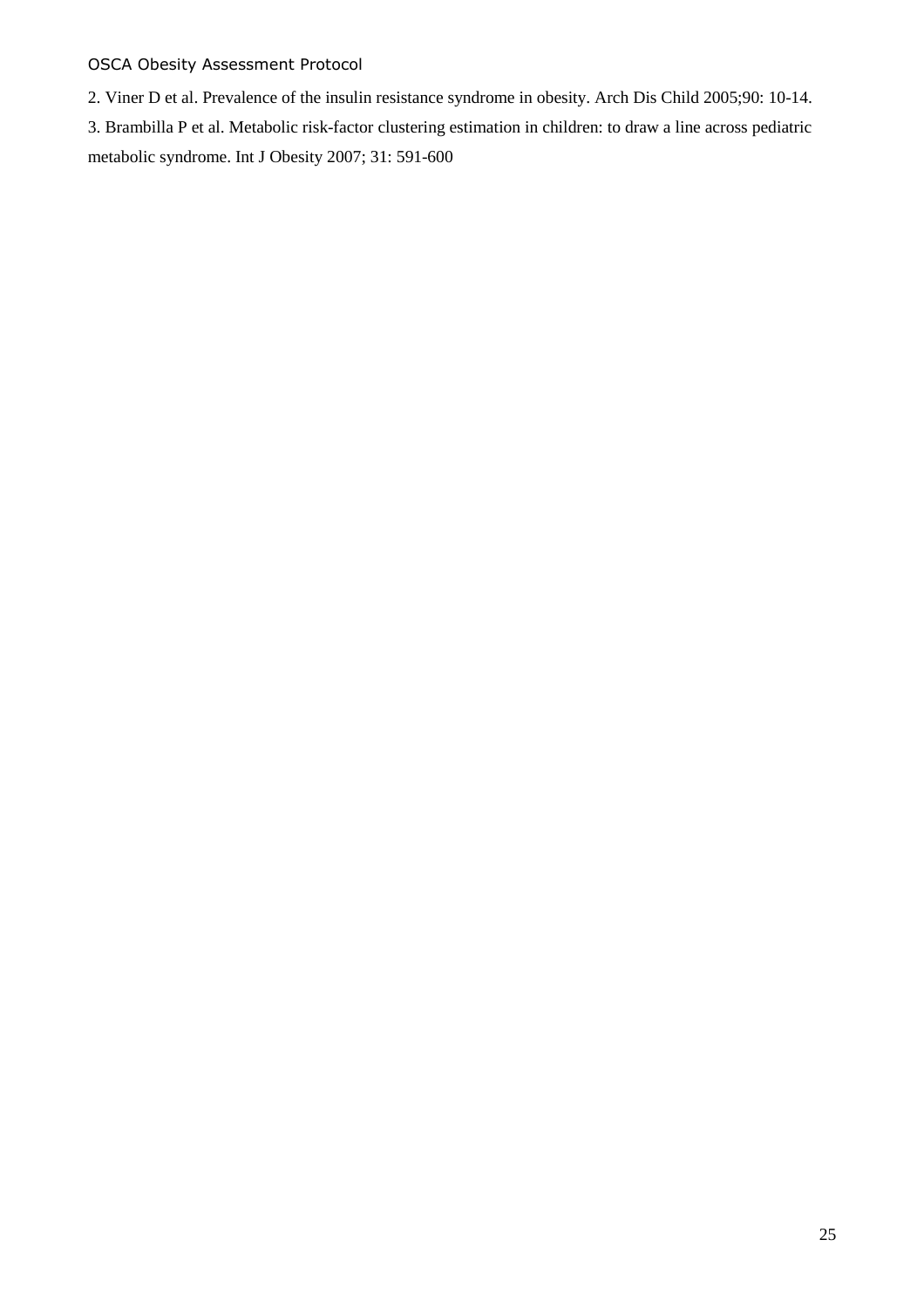# **Appendix E. Definitions of extreme Obesity**

BMI thresholds for extreme obesity, using a definition of BMI ≥3.5 SD above mean. Note that this is equivalent at age 18 years to the WHO definition of morbid obesity (BMI≥40kg/m2).

|          | Male | Female |
|----------|------|--------|
| 2 yrs    | 22.7 | 22.7   |
| 5yrs     | 22   | 23.5   |
| 10 yrs   | 32   | 33     |
| 15 yrs   | 38   | 38     |
| 18 years | 40   | 40     |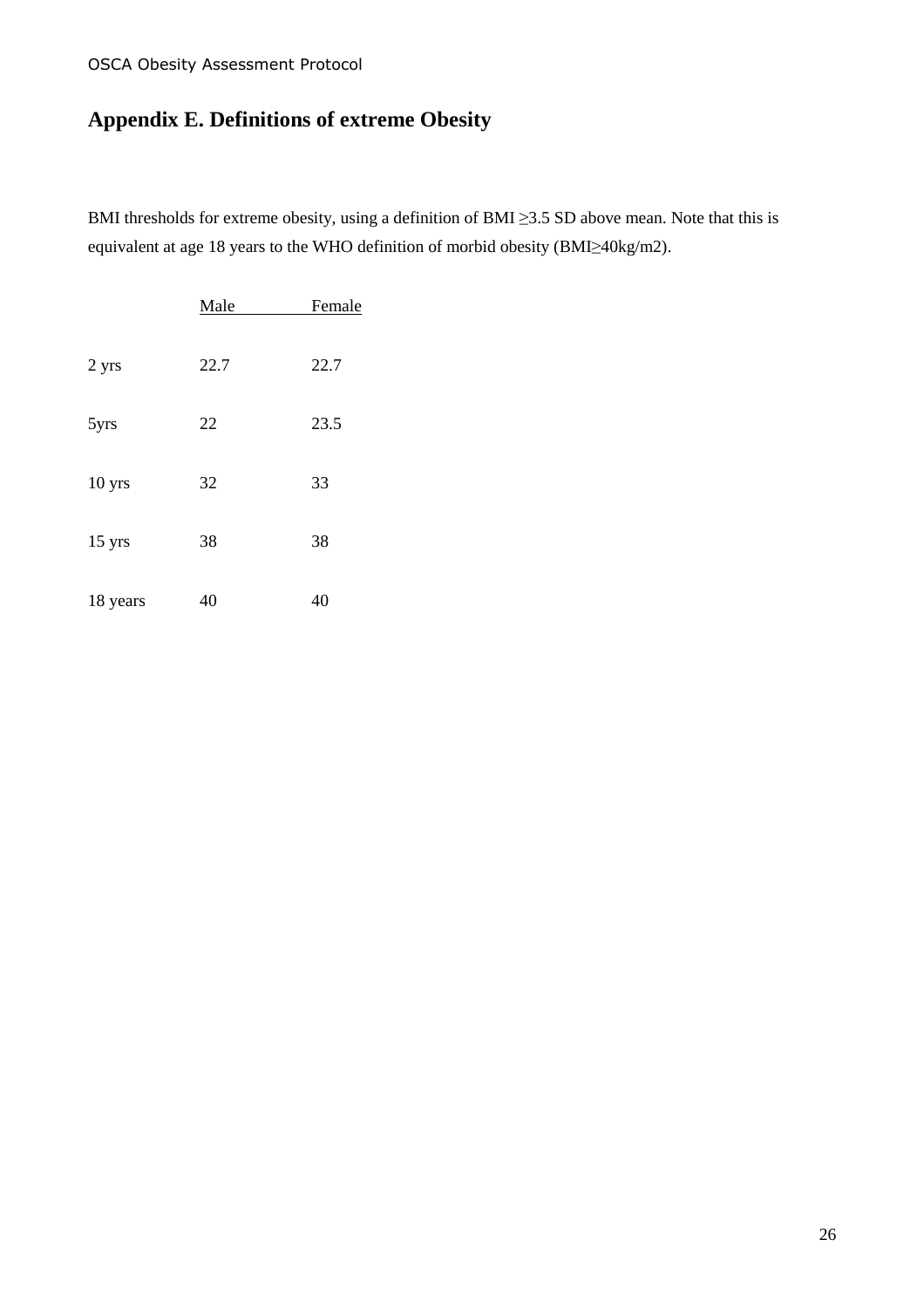# **Appendix F: OSCA members**

In alphabetical order:

| Russell Viner, OSCA Coordinator | Reader in Adolescent Health, Consultant in Adolescent Medicine &    |  |
|---------------------------------|---------------------------------------------------------------------|--|
|                                 | Endocrinology, UCL Institute of Child Health, London                |  |
| <b>Tim Barrett</b>              | Professor of Paediatric Endocrinology, Birmingham Children's        |  |
|                                 | Hospital                                                            |  |
| David Candy                     | Consultant Paediatric Gastroenterologist, Royal West Sussex NHS     |  |
|                                 | Trust, Visiting Professor, University of Chichester                 |  |
|                                 |                                                                     |  |
| Penny Gibson                    | RCPCH Obesity Advisor & Community Paediatrician, Guildford          |  |
| John Gregory                    | Professor of Paediatric Endocrinology, Cardiff                      |  |
| <b>Catherine Hall</b>           | Consultant Paediatric Endocrinologist, Royal Manchester Children's  |  |
|                                 | Hospital                                                            |  |
| Chris Kelnar                    | Professor of Paediatric Endocrinology, Hospital for Sick Children   |  |
|                                 | Edinburgh                                                           |  |
| Krystyna Matyka                 | <b>Consultant Paediatrician, Warwick</b>                            |  |
| Ken Ong                         | MRC group leader in paediatric epidemiology, and Consultant         |  |
|                                 | Paediatric Endocrinologist at Addenbrooke's Hospital.               |  |
| Edna Roche                      | Senior Lecturer in Paediatric Endocrinology, Trinity College Dublin |  |
| Mary Rudolf                     | Professor of Child Health, Leeds                                    |  |
| Julian Shield                   | Reader in Diabetes & Metabolic Endocrinology, University of         |  |
|                                 | Bristol & Bristol Royal Hospital for Children                       |  |
| Jerry Wales                     | Senior Lecturer in Paediatric Endocrinology, Sheffield Children's   |  |
|                                 | Hospital                                                            |  |